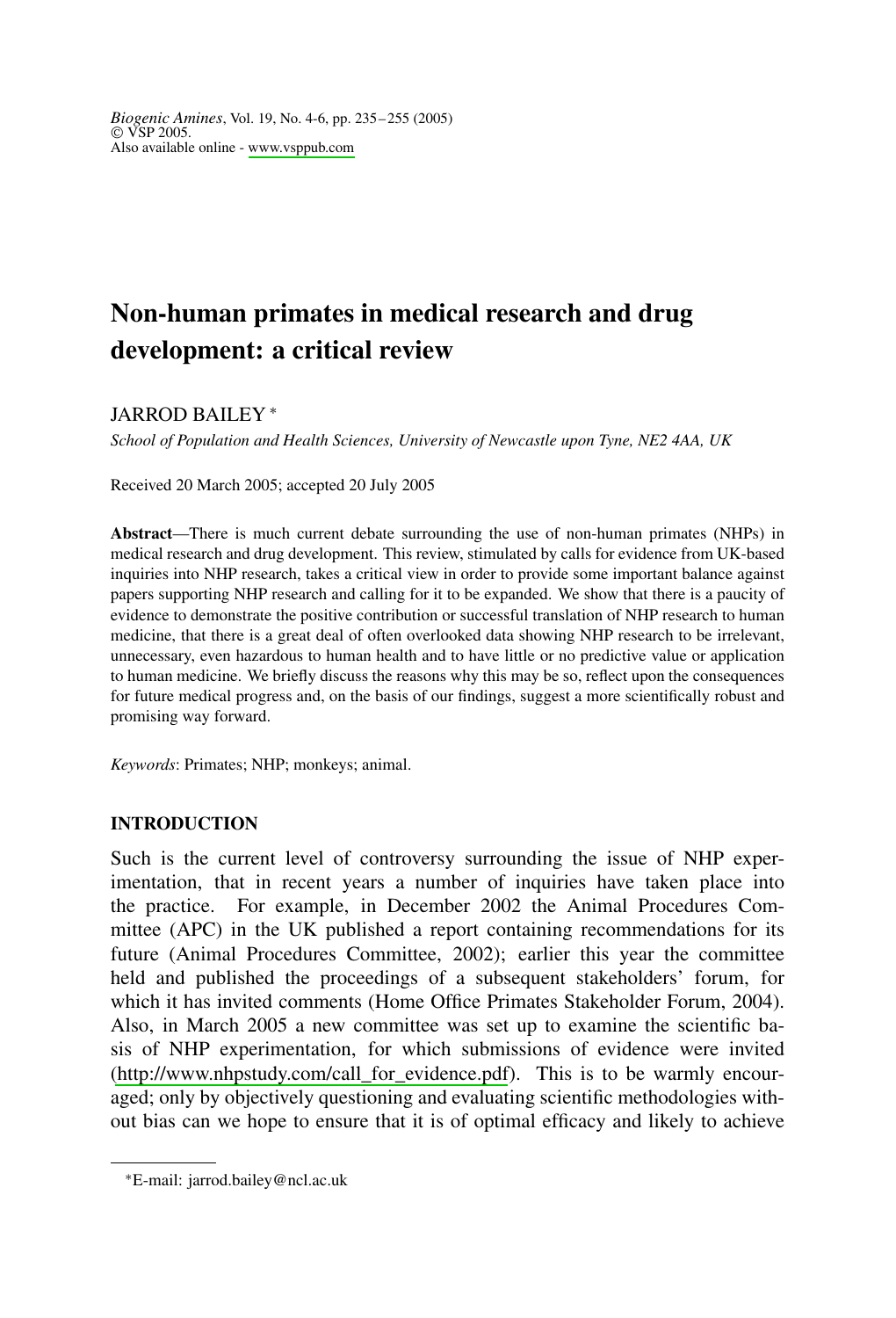its long-term goals. At the same time, we must be conscious of who commissions, oversees and publishes such reports: objectivity is often compromised by vested interests. Nevertheless, such inquiries at least provide an opportunity for the airing of views across the whole spectrum, and some assessment is better than none at all. It is fair to say that, were it not for these inquiries, it would be left to NHP research reports in the scientific literature to shape scientists' views. Arguably, this area of endeavour suffers more than most from the 'positive bias' that affects the publication policies of many journals, perhaps due to the attention that is focussed on it. In taking a critical, yet still balanced and comprehensive stance in this review, which is drawn from submissions of evidence to the above two inquiries, we hope to redress this balance to some degree while at all times maintaining a scientific and factual attitude to stimulate debate on the matter

Many papers reveal findings that, while constituting interesting contributions to the scientific knowledge-base, are not relevant or applicable to human medicine. To be of use and scientifically justifiable they must be *predictive* of the human situation, providing information that is capable of translation to the clinic. Many studies provide only fortuitous 'experimental confirmation' of previously known human clinical data, or are championed when they correlate retrospectively with human studies. In both of these cases, or when the reported studies have demonstrated fundamental inter-species differences, the authors' conclusions tend towards crucial 'further work' based, naturally, on more experiments involving NHPs. We suggest that a more critical approach would be more beneficial to medicine, and we provide a brief outline of such an approach here.

# USE OF NON-HUMAN PRIMATES IN DRUG DEVELOPMENT/TOXICOLOGY

The major use of NHPs remains as the 'second species' of animal in pre-clinical safety assessment of new drugs. In spite of such testing, the attrition rate of drugs entering human clinical trials is 92% (Harding, 2004). Many drugs that do pass the clinical trial phase to reach the market place have a questionable safety profile: adverse drug reactions (ADRs) remain the fourth biggest killer in the western world, despite apparent safety in animal (often NHP) models (Lazaru et al., 1998). Important examples include:

- Hormone Replacement Therapy prescribed to millions of women, and thought to protect against heart disease and stroke on the basis of NHP experiments, HRT is now known to *increase* the risk of these diseases, as well as breast cancer in humans. The Chairman of the German Commission on the Safety of Medicines described HRT as 'the new Thalidomide'. It has caused up to 20000 cases of breast cancer over the past decade in Britain alone (Gray, 2003).
- AIDSVAX after successful results of this HIV vaccine in chimpanzees, it failed to protect any of the 8000 human volunteers in clinical trials.
- $\bullet$  Teratology (risk of birth defects) in the wake of Thalidomide, animals, often NHPs, have been used to assess the risk of foetal damage during pregnancy as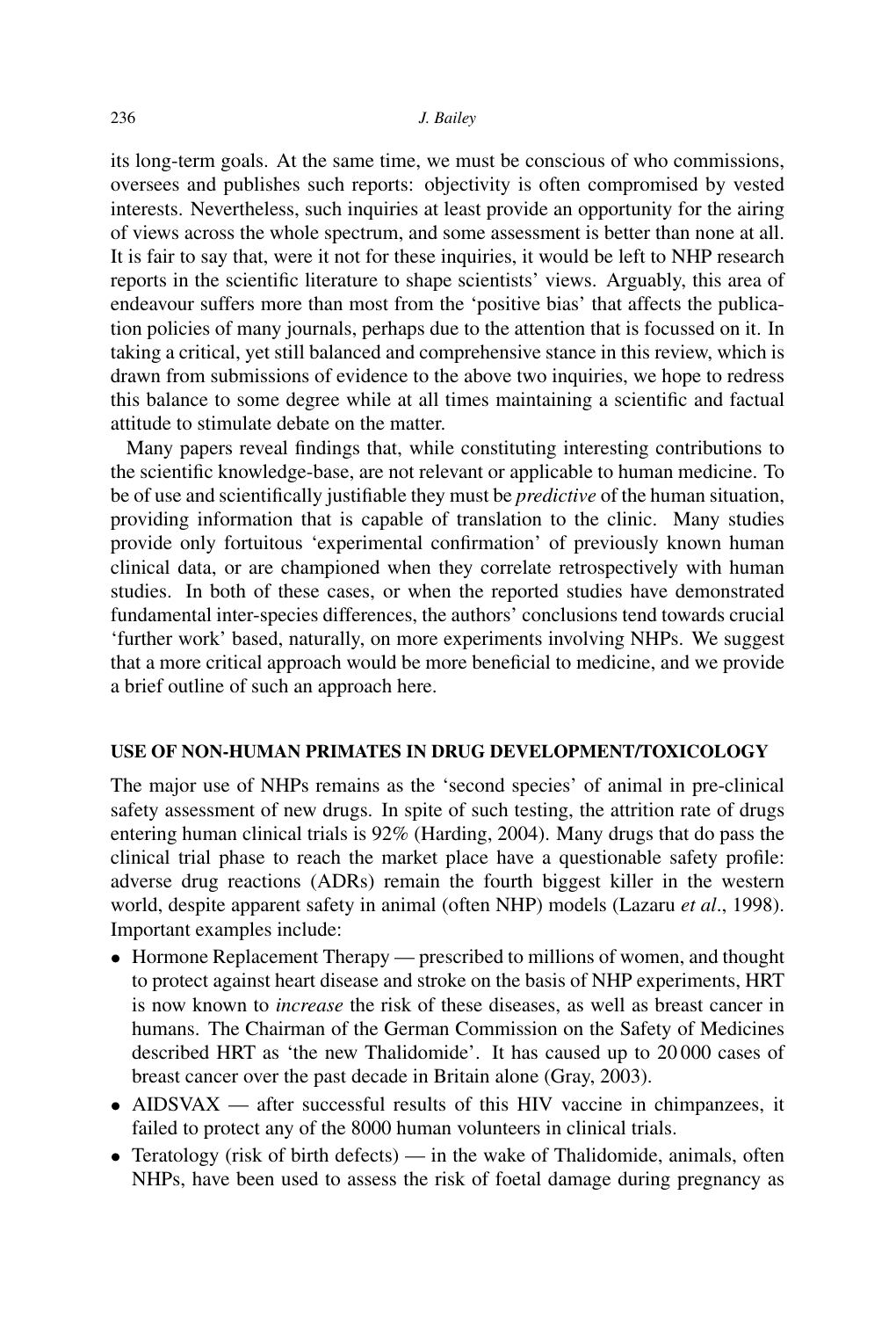a result of exposure to drugs and other chemicals. Results from NHPs correlate with known human teratogens only 50% of the time, less even than results from more evolutionarily distant species such as rats, hamsters and ferrets (Schardein, 1993; Bailey et al., 2005). Aspirin, for example, is teratogenic in monkeys though not in humans.

- Asthma Isoprenaline doses, derived from animal data, were too high for humans and killed thousands of people; mainly children. An attempt to replicate this in NHPs was completely unsuccessful (Carson et al., 1971).
- Opren (for arthritis) killed 61 people and harmed over 3500, despite showing no problems in NHPs (Eason et al., 1990).
- Flosint (another arthritis drug) caused hundreds of severe ADRs and several deaths, despite being well tolerated in NHPs (Mann, 1984).
- Carbenoxalone (for gastric ulcers) caused heart failure, which could not be replicated in NHPs (Eason et al., 1990).
- Amrinone (for heart failure) caused severe haemorrhaging in  $20\%$  of long-term patients, despite showing no warning signs in NHPs (Eason et al., 1987).

These statistics and examples are of no surprise when one considers comprehensive studies of comparative drug toxicology, which have revealed levels of discordance between results from animals and humans of between 67 and 96% (Lumley and Walker, 1990; Spriet-Pourra and Auriche, 1994). These studies show that animal (or NHP) based toxicology is not predictive of human response; providing correct predictions less often than a coin toss.

Among scientists in academia and in the pharmaceutical industry itself, the inability of animal-based pre-clinical models (including NHPs) to assess human ADMET properties (how a drug is Absorbed, Distributed, Metabolised and Eliminated, and its Toxicological properties) has been acknowledged for decades:

- Dr. Brimblecombe of Smith Kline and French commented in 1981,  $\ldots$  the present tests are well known to us but that does not make them good. There may be better tests around, but we have no incentive whatsoever to look for them at the moment. In fact, quite the reverse [because of the fear that regulatory agencies will require the new tests in addition to the current ones] (Brimblecombe, 1981)'.
- Professor Caldwell of St. Mary's Hospital Medical School, London observed, It has been obvious for some time that there is generally no evolutionary basis behind the particular-metabolizing ability of a particular species. Indeed, among rodents and primates, zoologically closely related species exhibit markedly different patterns of metabolism (Caldwell, 1992)'.
- William Bains, chief scientific officer of Amedis Pharmaceuticals (Cambridge, UK) estimates that 50% of all drugs in development fail to progress to the market because of problems associated with ADMET and 50% of all drugs that do make it to market have problems associated with ADMET (Hodgson, 2001).
- Drs Palfreyman, Charles and Blander in 'Drug Discovery World' observed that 'One of the major challenges facing the drug discovery community is the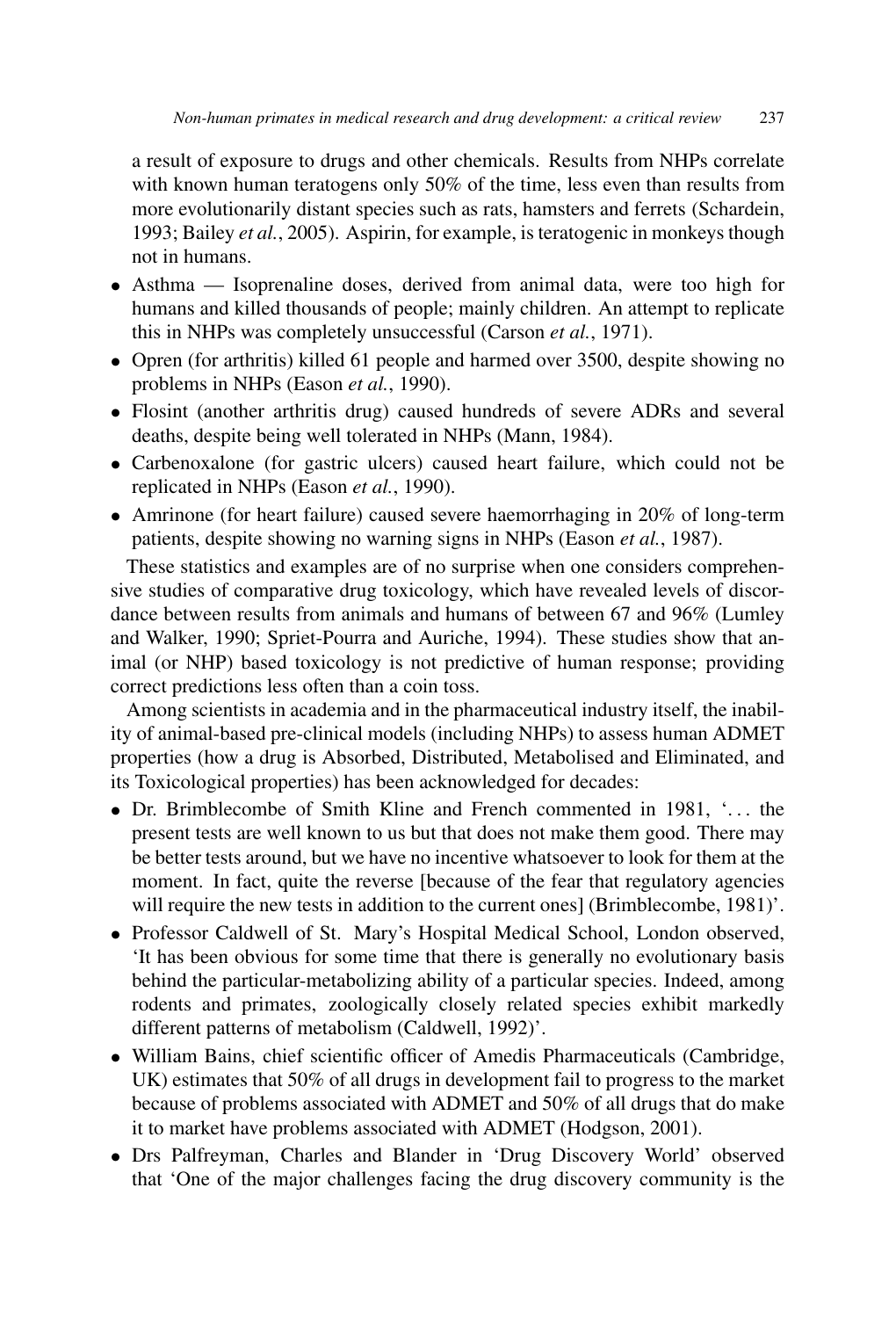limitation and poor predictability of animal-based strategies . . . many drugs have failed in later stages of development because the animal data were poor predictors of efficacy in the human subject .... One of the overriding interests of the pharmaceutical and biotechnologies industry is to create alternative development strategies that are less reliant on poor animal predictor models of human disease ...' (Palfreyman et al., 2002).

Marmosets are often the 'second species' of choice — not due to any outstanding scientific properties or especially predictive qualities but because they are small, cheap and relatively easy to house and breed (Smith et al., 2001). In fact, the validity of NHP use in this way has been questioned recently in several quarters:

- The Toxicology Working Group of the House of Lords Select Committee on Animals in Scientific Procedures stated 'the formulaic use of two species in safety testing is not a scientifically justifiable practice, but rather an acknowledgement of the problem of species differences in extrapolating the results of animal tests to predict effects in humans', and 'the reliability and relevance of all existing animal tests should be reviewed as a matter of urgency' (House of Lords Select Committee on Animals in Scientific Procedures, 2002).
- The Boyd Group concluded that 'any use of NHPs in research and testing requires very strong justification' and recommended that the APC 'examine retrospectively *any* application or licence to use non-human primates, with a view to informing future ethical judgements' (Boyd Group papers, 2002).
- The Nuffield Council on Bioethics concluded that 'there is a need for continuing review of the scientific case for using animals in research and testing. is axiomatic that any such use should be accompanied by active and critical reflection on the validity and relevance of the models and research studies' (Nuffield Council on Bioethics, 2005).

In addition, the Animal Procedures Committee produced a series of wide-ranging recommendations and associated observations following their aforementioned inquiry (Animal Procedures Committee, 2002). Many of these are briefly summarised below, along with some relevant thoughts and criticisms:

• "The development and implementation of non-animal alternatives to replace the use of non-human primates must be accepted within industry and the international regulatory arena as a high priority goal".

The committee are to be applauded for this recommendation, and also their insistence that industry 'can do better', that non-animal alternatives might constitute 'better science' and their conclusion that there are major advantages to be gained from the replacement of NHPs.

However, they also concluded that there are 'no quick wins in sight', suggesting a concentration of scientific effort in the near future on reduction and refinement in preference to replacement, and that gains in the former '2 Rs' are more likely in the short term than gains in the latter. These 'gains' might be true if the focus is restricted to animal numbers and/or suffering, but any gain with regard to human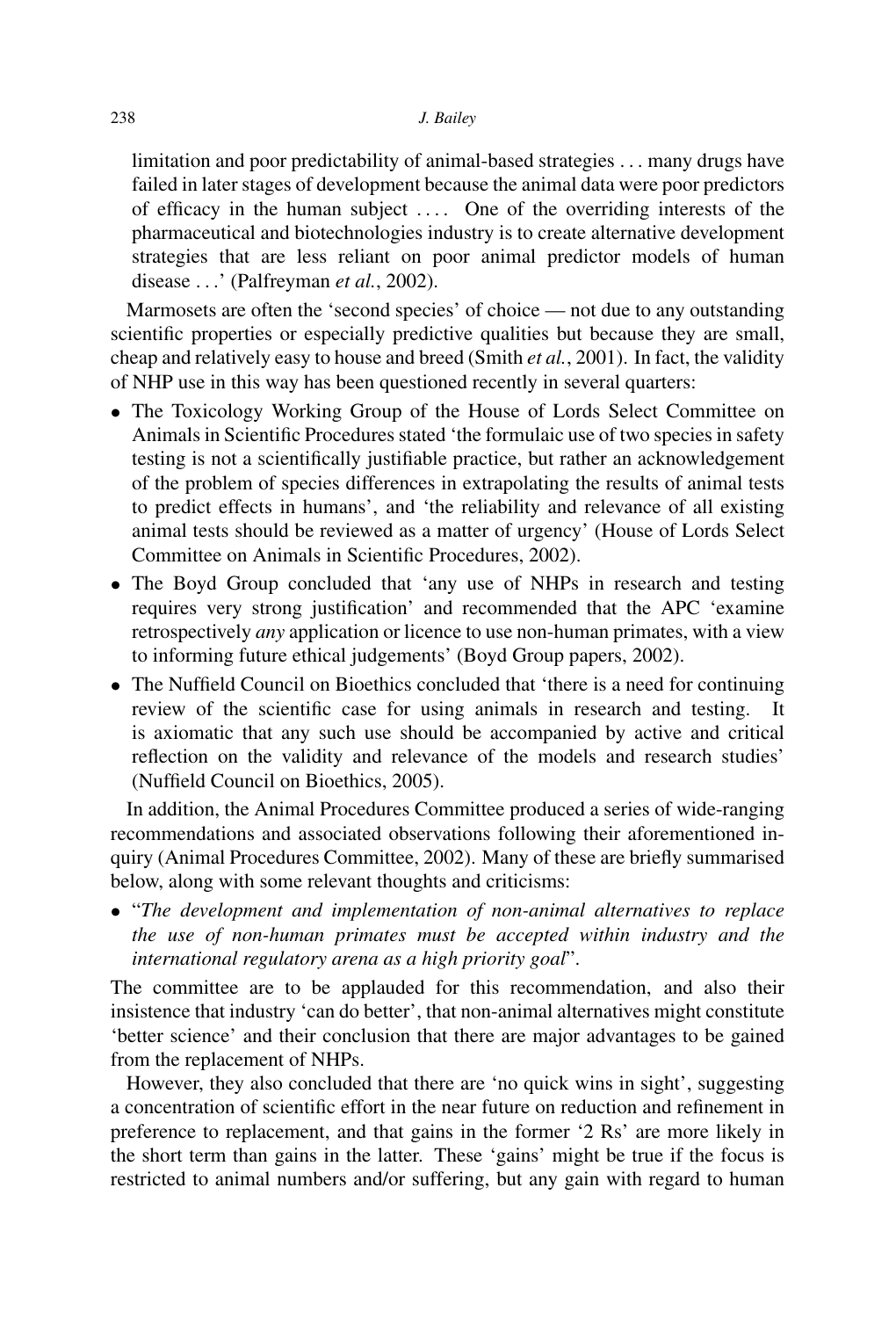health is questionable at best. If we acknowledge that 'better science' is a tangible advantage of the acceptance, development and implementation of non-animal alternatives, then it is surely counter-productive to divert attention and resources away from replacement in favour of reduction and refinement. There is substantial and increasing evidence that animal models are not scientifically justifiable, and therefore their refinement and reduction is highly unlikely to translate to any benefit for human medicine.

In the opinion of a growing number of scientists, replacement is the only valid way forward and a multitude of technologies has already been developed to facilitate this. When used together, these are clearly more predictive of the human situation than the animal (and often NHP) models that are current standard practice. For example, recent advances with microarray technology allied to computer learning methods have shown huge promise in toxicity testing. One group developing this is SimuGen (Cambridge, UK), who have stated a view shared by many, "The proof is overwhelming that it will work ... the long term plan is to replace animal testing ... the technology is already there, but drugs regulators are very strict as to what is appropriate and safe."

• "We believe it is essential to instigate a detailed examination of regulatory policies on species selection in toxicity testing ..."

An examination of this type, in conjunction with full disclosure of the policies of regulatory authorities, would be of real scientific value. It has been argued long and hard by thousands of concerned scientific and medical professionals that it is not scientifically possible to reliably extrapolate findings from one species to another. This conviction was echoed by the Toxicology Working Group of the House of Lords select committee on Animals in Scientific Procedures (House of Lords Select Committee on Animals in Scientific Procedures, 2002), whose comments are detailed above, as are observations along similar lines from the Nuffield Council on Bioethics (Nuffield Council on Bioethics, 2005).

• "The forum understood that the thinking behind this APC recommendation was that pharmaceutical companies often used primates for reasons other than scientific necessity".

The evidence for this view is that the scientific necessity of NHP use has never been demonstrated by those that advocate it. In fact, in addition to myriad examples illustrating the folly of NHP use, there is anecdotal evidence to embarrass those advocates. For example, Dr. Robert Ruffalo, President of R&D at Wyeth, cited at an international conference in March 2005 an example involving the pneumococcal vaccine Prevnar. Successfully used in over 30 million American children since the year 2000, the human epidemiological data were of no interest to Japanese regulatory authorities, who required new NHP data instead. Indeed, the fact that human trials often take place concurrently with or even prior to animal toxicology is evidence that animal tests are performed for regulatory, rather than scientific, reasons. Further evidence is provided by the Association of the British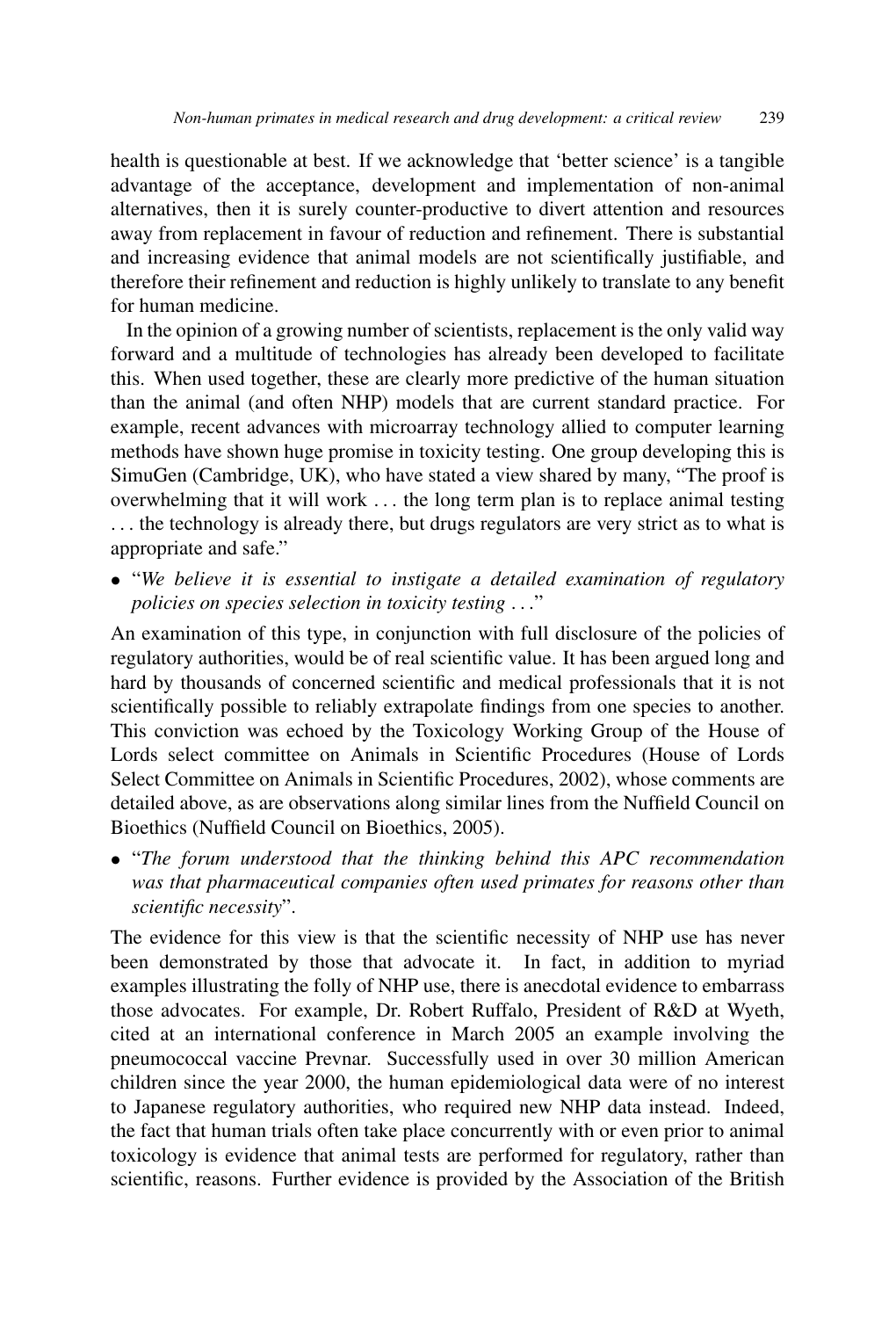Pharmaceutical Industry in a paper entitled 'The selection of marmoset monkeys in pharmaceutical toxicology' (Smith et al., 2001) which documents considerations of cost, practicality and convenience as reasons for their use.

• "There may be a transient, but significant, increase in animal numbers whilst information to inform discussion of suitability was gathered on the basis of comparative studies".

After decades of animal-based toxicology, there is more than enough data with which to perform comparative studies, such as those mentioned above (Lumley and Walker, 1990; Spriet-Pourra and Auriche, 1994). Last year a review of the evidence that animals are reliable predictors of toxic effects in humans found the evidence to be 'fragmentary', pointing to 'significant over- and under-prediction of adverse effects from animal studies that varies with the particular organ or system'. Furthermore, it showed the false positive rate to be astonishingly high: even in NHPs it exceeded the success rate in two-thirds of the forms of toxicity studied (Greaves, 2004).

• "The Home Office should insist that a full range of in vitro toxicokinetic/metabolism screening be done before ... the selection of a second (non-rodent) species for drug safety evaluation".

The committee's decision that a full range of *in vitro* ADMET (how a drug is Absorbed, Distributed, Metabolised and Eliminated, and its Toxicological properties) studies be made obligatory during the course of drug development is laudable. However, there is a strong argument that the range, diversity, relevance and performance of batteries of powerful in vitro, in silico, human ex vivo, microdosing and other studies negate any data that can be provided from animal models; it follows that using data that is directly relevant to humans as the basis for the choice of a poorly predictive *animal* model is of questionable scientific merit. Scientific justification for the use of a particular animal species against human-specific methods, rather than simply against another animal species, would be far more apposite. Scientists in academia and in the pharmaceutical industry itself have acknowledged for decades the inability of animal-based pre-clinical models (including NHPs) to assess human ADMET properties, as discussed above.

• "It was recognized and acknowledged that tremendous progress has been made in identifying and progressing appropriate preliminary studies and that industry deserves credit".

Credit must be given to those who have conceived and developed many of the studies and tests that provide more pertinent and reliable data to aid in the prediction of human drug response. In this way, drugs are being and have been developed precluding any reliance on animal pre-clinical data, at least until regulatory guidelines demand it: examples include anti-HIV protease-inhibitor and nucleoside-analogue drugs (DeVita et al., 1992; Mitsuya et al., 1985; Seelmeier et al., 1988; Soudeyns et al., 1991; Roberts et al., 1990; Vacca et al., 1994), some of which are known to have ADMET properties that vary wildly between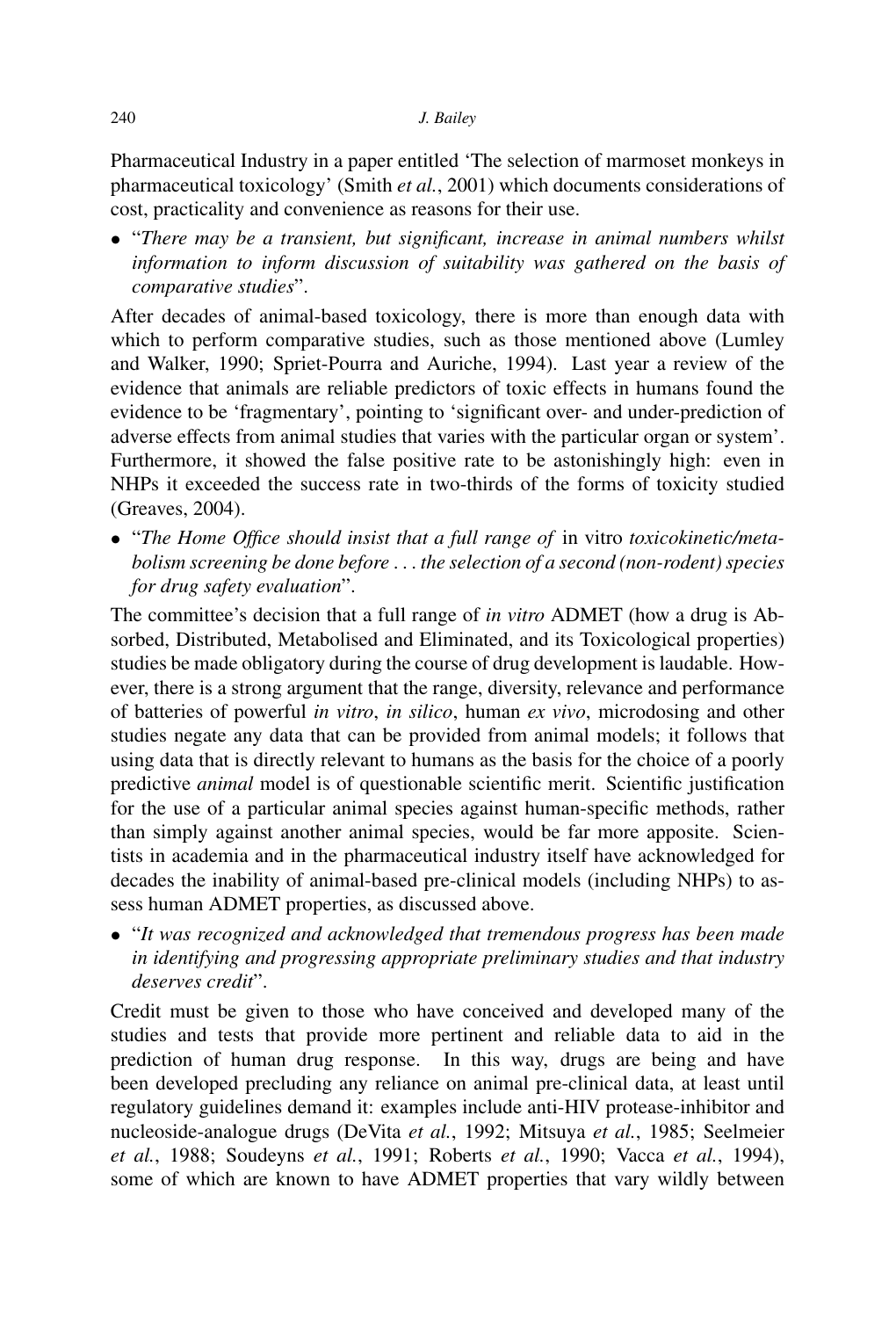animal species and that can be particularly dissimilar in NHPs (Chiba et al., 2000); Novartis' leukaemia drug Glivec that was designed and developed in vitro (Druker and Lydon, 2000; Druker et al., 1996; Geissler et al., 1992; Lydon et al., 1990), and several drugs in the development pipeline from the company Pharmagene, one of which, for cystic fibrosis (PGN0052) is in late-phase clinical trials (http://www.pharmagene.com/).

• "The availability of animal tissue for comparative in vitro studies should be improved and we urge the pharmaceutical industry, the Home Office and ERPs to promote in-house tissue sharing and further promote tissue banks".

The committee's encouragement of the use of human tissues, which are readily available through numerous channels such as the UK Human Tissue Bank (http://www.ukhtb.org), members of the British Association for Tissue Banking (http://www.batb.org.uk/), and various commercial suppliers, will have a far more significant positive scientific impact.

• "The use of highly sensitive analytical methods to provide human pharmacokinetic data should be further developed and the resources provided to move technologies from the research phase to the stage where they can be routinely used. Early ultra-low dose studies in human volunteers should be encouraged".

There can be no argument with this recommendation; even the Food and Drug Administration (FDA) has accepted that 'the tools of the last century are being used to develop the drugs of the 21st (http://www.fda.gov/oc/initiatives/criticalpath/ whitepaper.html).

Concerns were raised, however, about limitations of these techniques; about increased animal use in later stages of development if more drugs pass the screening process; about the expense, infancy and limited availability of microdosing; and about predictability and human safety, and these issues must be addressed.

All scientific techniques used in drug development have limitations; the critical question to ask is which combination of them provide the most relevant, predictive and reliable data with which to proceed to clinical trials. Currently the drug development process is heavily animal-based, relying on methods that correlate poorly with the human response, which is largely responsible for the fact that over 90% of drug candidates fail during human clinical trials. As discussed earlier, a comprehensive battery of human-specific tests presents us with the shortest 'leap of faith' possible when proceeding to the clinical phase of development. To continue using animal (often NHP) models that have never been validated and with all their limitations, while insisting upon extreme validation criteria for alternative methods is unscientific.

One of the objections of the APC forum, that more animals would be used in pre-clinical development if prior human-based screening and discovery methods were adopted, is not a valid reason to resist them even if this were true. More pertinent human-based screening and discovery methods would help to deliver the 'fail early, fail cheap' holy grail of the pharmaceutical industry, leading to the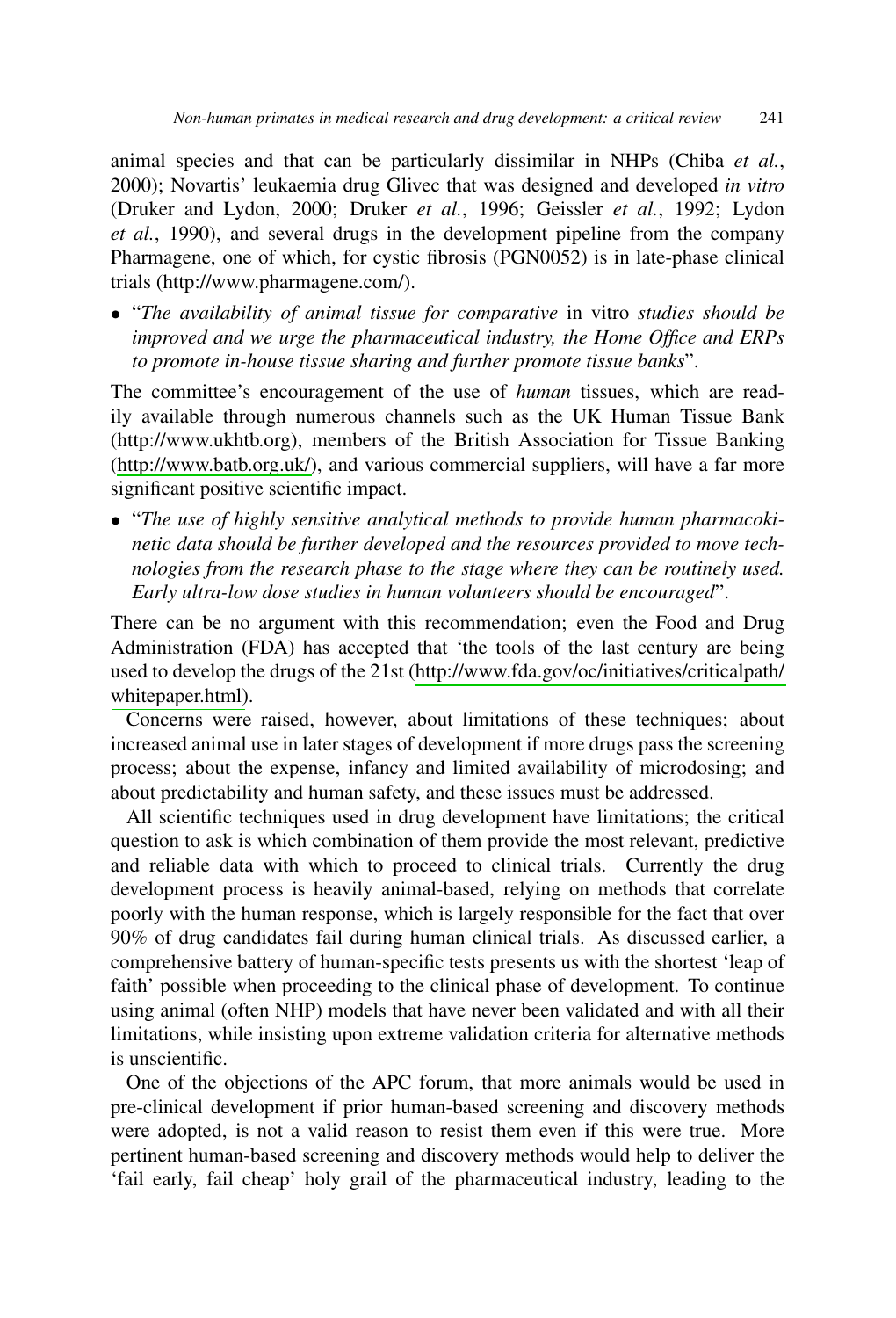progression of fewer compounds, but better compounds, to clinical trials where the real expense lies. If drug companies extended this human-centric approach to the development phase, as they could and should, they may well find such compounds have a lower chance of adding to the adverse drug reaction (ADR) statistics that are now responsible for harming and killing a number of people beaten only by cancer, heart disease and stroke. With regard to the 'predictability' and 'human safety' concerns of the forum, moving away from animal-based methods is surely critical to address these

Events have shown the forum's concerns about microdosing to be unfounded. Even if expense were a genuine issue, it ought to be a pharmaceutical company's foremost concern that any drug they develop is launched with the best human efficacy and safety data available. It is perhaps timely here to reiterate the burden of expense in the pharmaceutical industry; R&D costs are typically one-quarter of the advertising and marketing budget, and only 15% of this is for pre-clinical studies.

So if expense is not a real issue, is the relative infancy of the technique itself? Notably, microdosing was recently rigorously tested with five drugs known for their difficult pharmacokinetic properties, in a trial designed for the technique to be unlikely to succeed. This 'CREAM' (Consortium for Resourcing and Evaluating AMS Microdosing) trial was pronounced a real success (http://www.xceleron.co.uk/ metadot/index.pl?id=2224&isa=Newsitem&op=show), and the technique has also been given a seal of approval by the FDA (April 2005) and the European Agency for the Evaluation of Medicinal Products (EMEA, January 2003).

• "The use of primates in the safety assessment of pharmaceuticals can clearly only be justified under current UK legislation if the data obtained are both valid (relevant for humans) and necessary in order for a safety assessment to be made. Validity and necessity should be continuously monitored by retrospective comparison of test data with clinical experience, and the need for studies specifically on primates should be critically assessed before tests are carried  $out$ ".

Validity and relevance for humans are surely pre-requisites for any techniques used in the safety assessment of drugs. It is incredible, therefore, that so little analysis of these aspects has been carried out for what is an intrinsic part of drug development. Earlier in this document were summarised some of the studies done to date. In addition, the Olson study cited by the APC (Olson et al., 2000) found that if a side effect occurred in humans, there was an animal that it also occurred in about 70% of the time. Of course in retrospect it is simple to find an animal from all available species used in toxicology that replicates the human condition. Prediction, knowing in *advance* which species will be suggestive of the human condition is another matter, and this is where the animal model fails. The Greaves study (Greaves et al., 2004) cited earlier revealed an alarmingly high false positive rate. It also does not stand up to statistical scrutiny: much of the evidence supporting the predictive nature of animal toxicity was derived from an earlier study (Schein et al., 1970) with incorrectly calculated false positive and false negative rates (Personal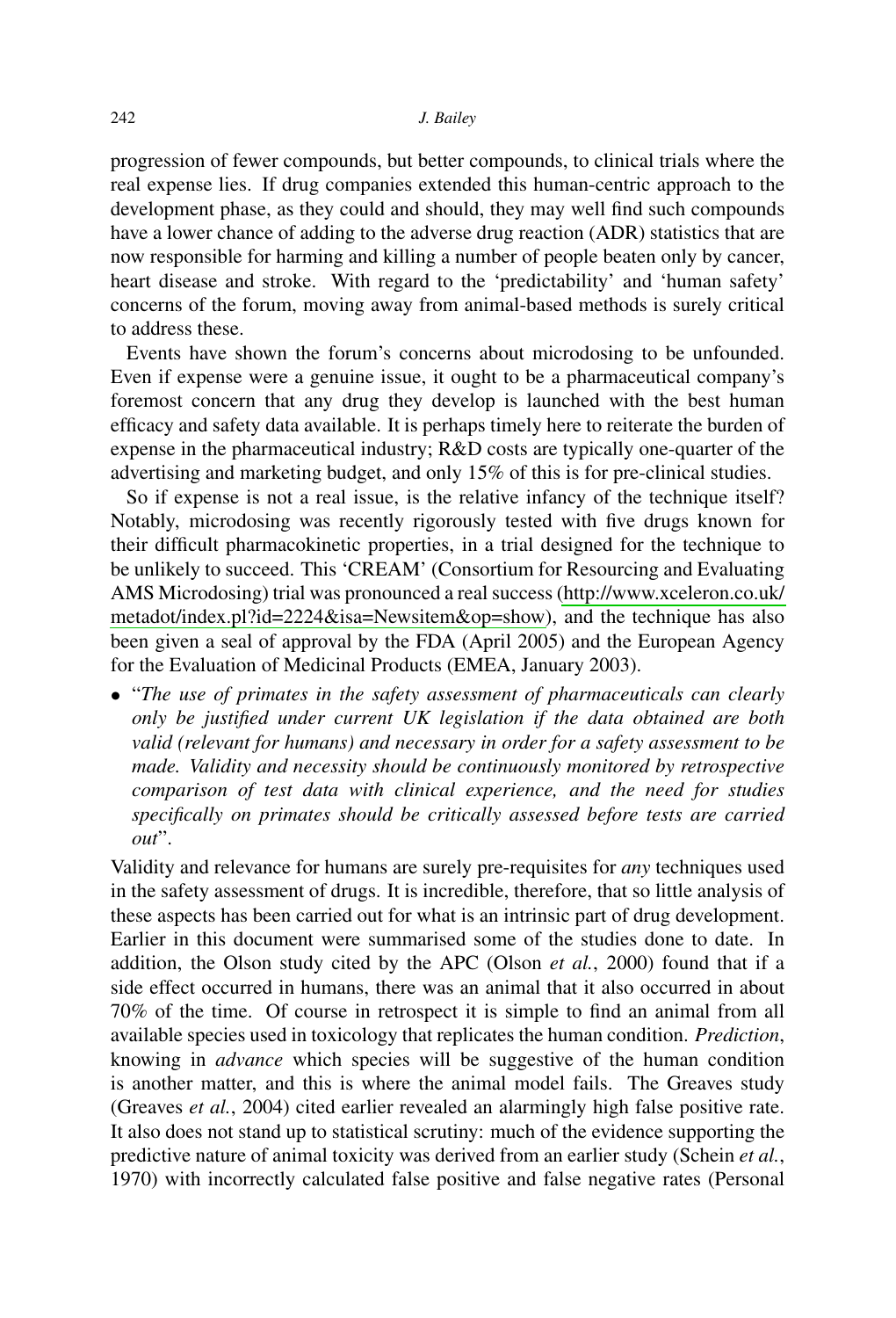communication from professional statistician). Correctly manipulated statistics actually demonstrate that dogs and monkeys, even when the results are taken in tandem, are no more predictive of human toxicity than a coin toss; they give no weight of evidence to prior odds that a particular compound is toxic to humans, and they actually show that toxicity results for animals (including NHPs) and humans are independent of one another.

It is therefore already abundantly clear, despite the relative paucity of studies that have examined the plethora of toxicological data available, that animal studies in pre-clinical drug development are neither valid for nor relevant to humans. Often, data from NHPs, our closest genetic relatives, correlates with human data less than that from other more distant species. Even Ralph Heywood, former director of Huntingdon Research Centre, stated 'the best guess for the correlation of adverse reactions in man and animal toxicity data is somewhere between 5 and 25%'.

• "The predictive value of data from primate studies should be investigated by comparing the results of pre-clinical and clinical studies on drugs that have progressed to clinical use".

"Such a comparison could provide an indicator of study validity with respect to materials that subsequently make it into humans".

This information would be essential in helping to determine the true predictive value of NHPs as a pre-clinical model, but would of course only provide limited information: many 'False Positive' compounds would be missed because they did not progress to clinical trials. This endeavour, however, would serve to confirm beyond doubt whether the use of NHPs (and indeed other animals) in pre-clinical toxicology is a scientifically justifiable undertaking. More evidence of this type would hasten the move towards the most effective drug development methodologies, translating to safer and more effective drugs for society.

The concerns of certain members of the forum in this instance were insubstantial:

• "Simply acquiring the data would not provide sufficient information to critically appraise decisions on whether or not to use primates".

Acquiring these data is essential, and is better than doing nothing at all to scientifically appraise primate use. Put simply, NHP data is either predictive (as it should be) or not. If this data shows a lack of correlation, then the data is not predictive, and NHP use is not justifiable.

• "An informed choice of second species would have been made before the data was generated, and it would be difficult to determine what the findings might have been if another species had been used".

This is a salient point in the scientific argument against the use of NHPs and animals in general; one cannot determine what the findings might have been for another species because it is impossible to extrapolate such data between them; this includes humans.

• "As clinical studies are not designed to produce or evaluate toxic effects in humans, correlation of findings related to toxicity would not be expected".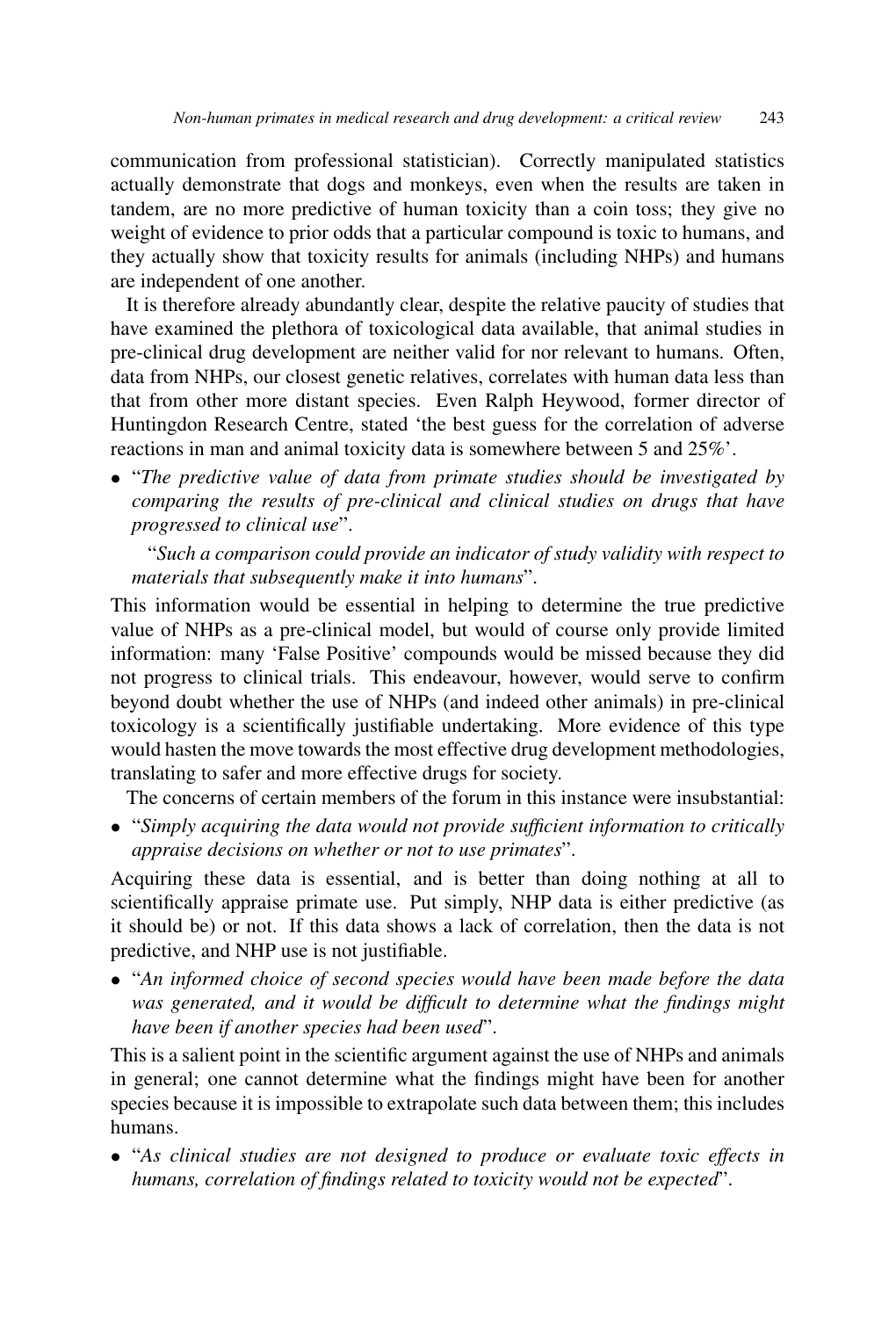This is an extraordinary claim: clinical studies may not be *designed* to produce toxic effects, but one of their accepted and important roles is most certainly to evaluate those that do occur. Many ADRs are detected during clinical trials, and these can be retrospectively compared with those arising in pre-clinical NHP models: correlation is then possible.

If, as claimed above, clinical trials are not designed to evaluate toxic effects then it must be assumed that this is one of the roles of pre-clinical animal models. Once again, the lack of predictivity of animal toxicology, the numbers of reported deaths in clinical trials despite extensive animal data (Marshall, 2000), and the increasing rates of morbidity and mortality from ADRs must be considered.

• "As the findings in the second species can prevent materials reaching clinical trials, and prior to this many compounds will already have been screened out based on other species' toxicity/in-vitro/in-silico, such a study would also not be informative about the decisions not to proceed to humans taken on the basis of the findings in the second species".

Findings in the *first* species do not always signal the end of the drug assessment process, and so important comparative information between animal species could be gathered. This information could further be used to assess the correlation and predictive nature of the animal models with regard to humans, for example when compounds proceed to clinical trial despite some adverse findings in the animal models, or in cases where compounds 'pass' the animal-based tests but fail in clinical trials.

• "The design and sequence of pre-clinical safety studies needs to be reviewed. We ask the Home Office to consider whether measures need to be taken to prevent overlap of rodent and non-rodent studies, actively discouraging any simultaneous testing in rodents and primates in order to shorten the time course of drug development".

A review of the practices involved in pre-clinical studies is long overdue, and absolutely essential in light of the current level and rate of growth of ADRs. However, the focus should not be on a simple alteration of a protocol that tacitly accepts the worth of animal (including NHP) models: the increasing amount of negative evidence with regard to the scientific validity of these, coupled with technological advances that have presented many better alternatives, surely demand that nothing short of a complete overhaul will suffice.

• "However, tests on rodent species can fail to identify toxic effects (which will more accurately predict the effect on man) found in primates".

Tests on rodent species cannot predict toxic effects found in NHPs; they can fail to correlate with them, and often do. It follows that there is also a poor correlation between rodents and humans, and of course between NHPs and humans. Such poor correlation is found between all species, and even between different strains of the same species, and is responsible for the complete lack of predictivity between species. Statistics do not support the statement made above by the forum that toxic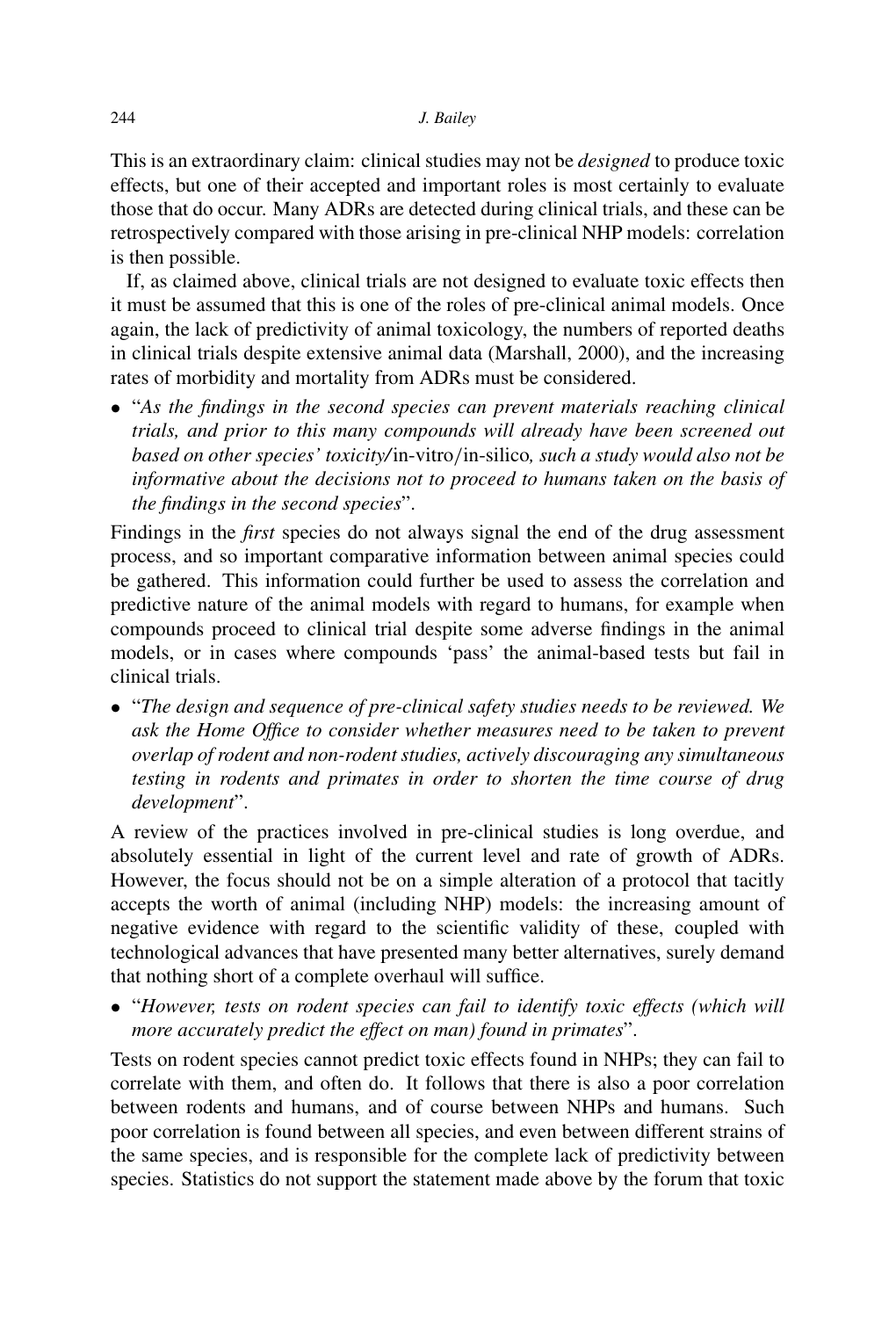effects found in NHPs more accurately predict the effect on man; therefore, the earlier statements above concerning a complete overhaul of pre-clinical studies, the support for this from the House of Lords Select Committee on Animals in Scientific Procedures (2002) and the Nuffield Council on Bioethics (2005), and other statistics and quotations above that constitute much of the evidence base for this, take on more importance.

• "Species selection is important for both ethical and scientific reasons; and it must be made on a sound scientific basis".

"Since pharmaceuticals are being developed for use in the human, the most appropriate species will be the one that most closely resembles the human".

"... the Primates sub-committee considers for the reasons set out in chapter 3 of the report that the choice is currently insufficiently justified. We consider that this problem is significant  $\dots$ ".

Taking into account the arguments detailed above, the only species that is scientifically justifiable for selection is *Homo sapiens*. The argument for animal-based preclinical testing has always been the necessity of testing in a 'whole system'. When the available whole systems are quite clearly, in every respect, the 'wrong systems', this argument fails to hold. This can be illustrated by a revision of the small number of examples listed earlier, of how species differences between humans and NHPs have resulted in human harm.

# **NON-HUMAN PRIMATES IN HUMAN DISEASE RESEARCH**

NHP research on the three leading killers; heart disease, cancer and stroke, has failed to yield significant insights about the diseases in humans, or to produce drugs to treat them. The scientific literature is replete with examples of NHP data confounding human disease research by conflicting with known human data or by leading research up 'blind alleys', or even by causing human harm when translated to the clinic. Looking briefly at some of the major areas of NHP use:

- Stroke occurs as a result of atherosclerosis, but atherosclerotic plaques do not form in NHPs. Artificial induction of stroke-like situations in NHPs have served as a model of stroke research for decades, despite critical physiological differences such as collateral blood flow. Significant species-specific and even strain-specific differences in response to ischaemic injury exist (Huang et al., 2000), and despite dozens of candidates, not a single effective therapy has been successful in humans, despite efficacy in NHPs (Neff, 1989; Wiebers et al., 1990a, b).
- Parkinson's Disease (PD) has been studied using neurotoxic chemicals to induce superficial PD-like symptoms, predominantly in marmosets and macaques. Fundamental differences in the onset, type, and persistence of symptoms exist in all models, in addition to physiological differences such as the absence in NHPs of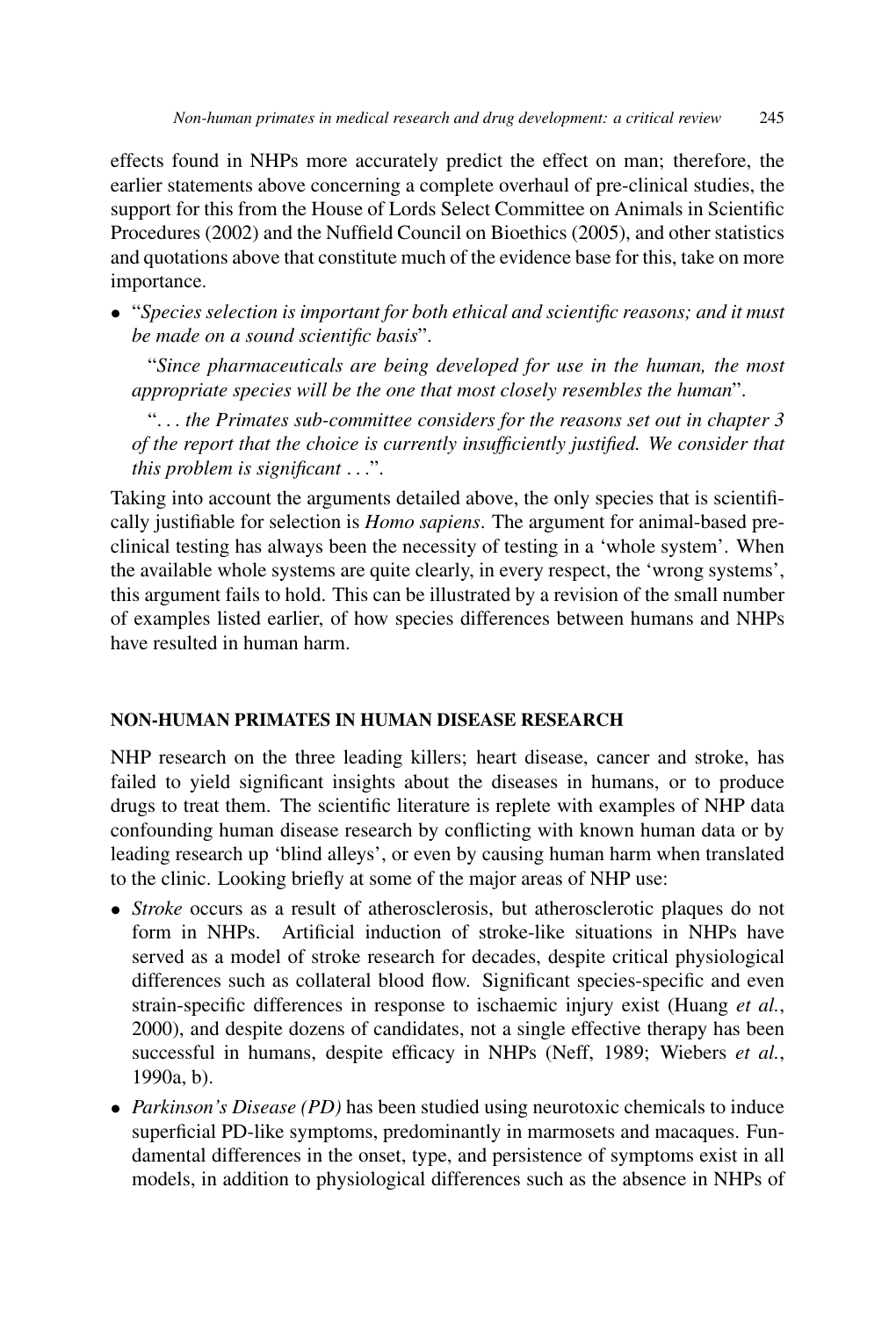Lewy Bodies. Species differences are known to play a role in the clinical expression as well as in the cellular specificity of the lesions; for example, striatal degeneration in humans is frequently associated with dyskinesia, whereas striatal excitotoxic lesions alone are not sufficient to induce dyskinesia or chorea in NHPs. Also, the time course of nerve cell degeneration, which normally evolves over several years in neurodegenerative diseases in humans, is for practical reasons replaced by a much shorter period of time in NHP models (Hantraye, 1998). The major breakthroughs for PD have been via epidemiology, clinical studies, genetic research, human tissue studies and autopsies. Space precludes detail here, but these have resulted in the discovery that levodopa crosses the blood-brain barrier then converts into dopamine, that its efficacy in treatment of PD patients diminishes due to progressive degeneration of the D3 dopamine receptor, and that there seem to be a number of genetic and environmental predispositions/causes. Additionally, deep-brain stimulation (DBS), often claimed to have been developed through critical NHP experiments, was actually discovered serendipitously in a human patient and owes nothing to NHPs for its advancement (Benabid et al., 1987, 1989).

• Alzheimer's disease  $(AD)$  is another human ailment for which progress has been confounded and hampered by animal (including NHP) research. Many scientists have spent years trying to create a 'good' AD animal model; not only has this been a failure (Conner and Tuszynski, 2000; Lindholm, 1997; Snowdon et al., 1997), but very little progress has been made in understanding the various pathologies associated with the disease. For example, mouse experiments suggested that tau protein was unlikely to be of any importance, though this is now known to be highly species-specific (Guela et al., 1998), and plaques and tangles in the brain are the hallmark of Alzheimer's disease in humans but not in monkeys (St. George-Hyslop and Westaway, 1999). Human clinical research, epidemiological studies and in vitro techniques gave rise to the cholinergic hypothesis for AD, and revealed AD-associated decrease in choline acetyltransferase (ChAT) activity, and links with the presenilin 1, presenilin 2 and APOE-e4 genes, and vitamin B12/folate deficiency and high fat/high cholesterol diets. None relied on the use of NHPs or other animals.

NHP use can also cause direct human harm, in addition to delaying progress and diverting research funds from more relevant methods. The once much-vaunted AD 'vaccine' AN-1792 (AIP-001) dramatically slowed brain damage in an AD mouse model, and 'was well tolerated when tested in several animal species, including monkeys' in experiments prior to clinical trials (Sibal and Samson, 2001; Young, 2002). Despite the encouraging NHP data, clinical trials were suspended following CNS-inflammation and ischaemic strokes in 15 participants (Steinberg, 2002).

These situations have arisen because, quite simply but crucially, genes in the brains of humans and non-human primates, including chimpanzees and rhesus monkeys, differ in their levels of activity. These differences in brain activity between humans and monkeys can be traced right down to the molecular level, supporting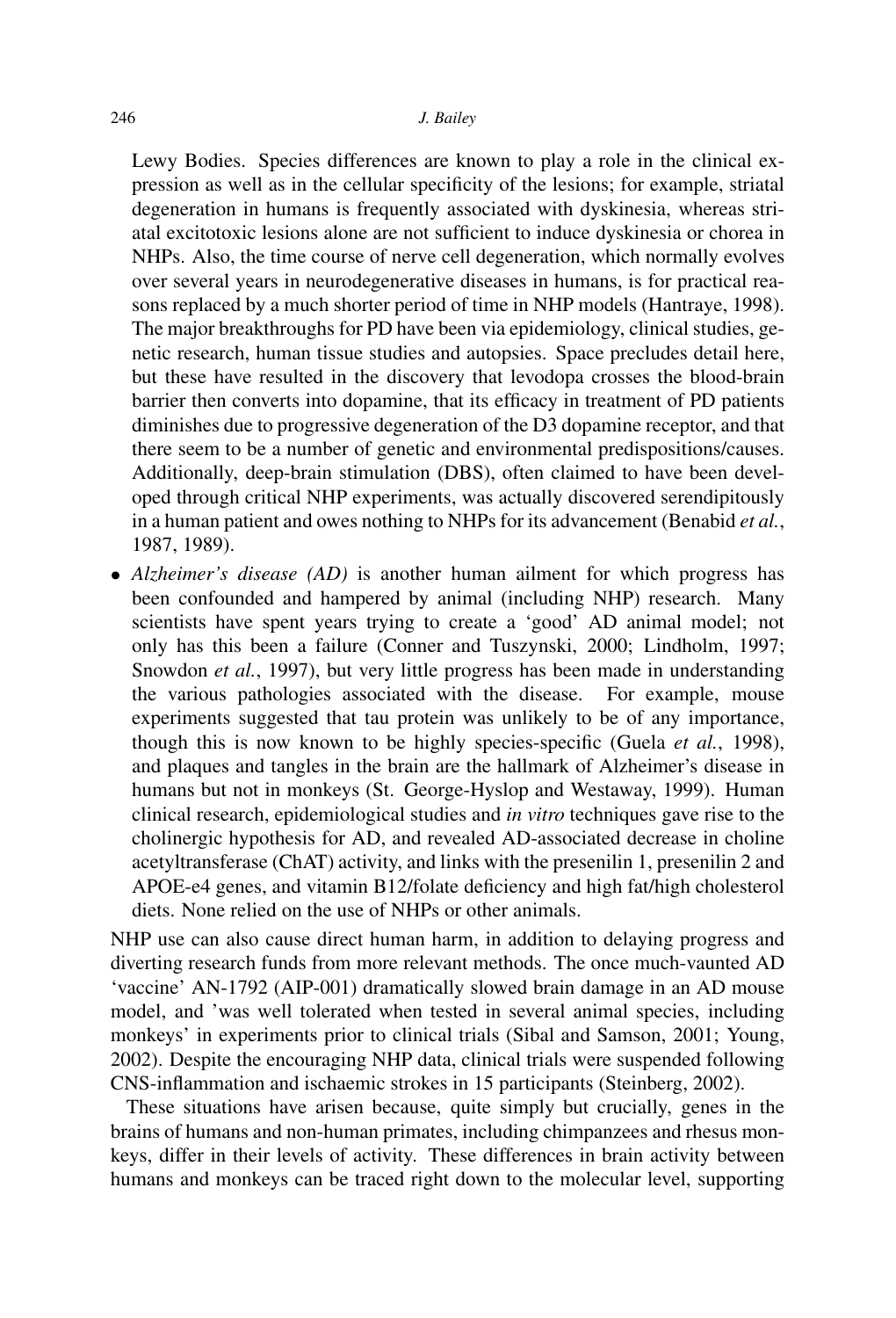the thesis that all animal species exhibit unique biological activities arising from their particular genetic make-up; and the smallest genetic difference or peculiarity can manifest as profound species differences. Interestingly, human genes exhibit greater protection against activity-related damage compared to monkey brains. This could help to explain why humans live longer than non-human primates and also why humans are more susceptible to age-related neurodegenerative diseases, such as Alzheimer's and Parkinson's (Emory University Health Sciences Center press release, 2003). Other major differences between humans and NHPs, particularly neurological differences, are now being elucidated that explain definitively why the latter can not serve as disease models for human beings. With regard to AD, humans and great apes for example possess a particular type of projection neuron in the anterior cingulate cortex, which is known to be severely affected in the degenerative process of Alzheimer's disease (Nimchinsky et al., 1999). Also, the neuropeptide galanin that regulates cholinergic basal forebrain (CBF) function differs in its chemoanatomic organisation across species: in monkeys, all CBF neurons coexpress galanin, whereas in apes and humans galanin is found within a separate population of interneurons that are in close apposition to the CBF perikarya (Mufson et al., 1998). Because galaninergic fibres hyperinnervate CBF neurons in AD inhibiting acetylcholine release in the hippocampus, it may exacerbate cholinergic cellular dysfunction in AD. This difference could be critical when attempting to create an NHP AD model.

It is perhaps because of such evidence that many experts are now concluding that, in the words of Dr. John Xuereb, director of the Cambridge Brain Bank Laboratory, 'Alzheimer's, Parkinson's and other neurodegenerative diseases occur in humans and it is in human tissue that we will find the answers to these diseases' (BBC Radio Cambridge, UK, 2002).

- $\bullet$  AIDS NHPs do not develop AIDS when infected with HIV. Despite this fact, NHPs continue to be used in HIV/AIDS research, often with the 'related' simian immunodeficiency virus (SIV), or an artificial hybrid of the two (SHIV). As with so many artificially-induced animal models of human diseases, the differences are too profound to allow any resulting data from them to be extrapolated to humans (Kaufman et al., 1996). For example:
	- Infection progresses at a different rate in SIV/SHIV infected monkeys compared to HIV-infected humans.
	- Some proteins from the coat of the virus have vaccine-like effects in monkeys, but not in people.
	- Chimpanzees have an alteration in their DNA that makes their immune systems detect and respond to HIV and SIV viruses differently (Anzai et al., 2003).
	- The lymph nodes of HIV-infected people undergo structural changes and contain deposits of the virus; neither occurs in chimpanzees (Koopman et al., 1999).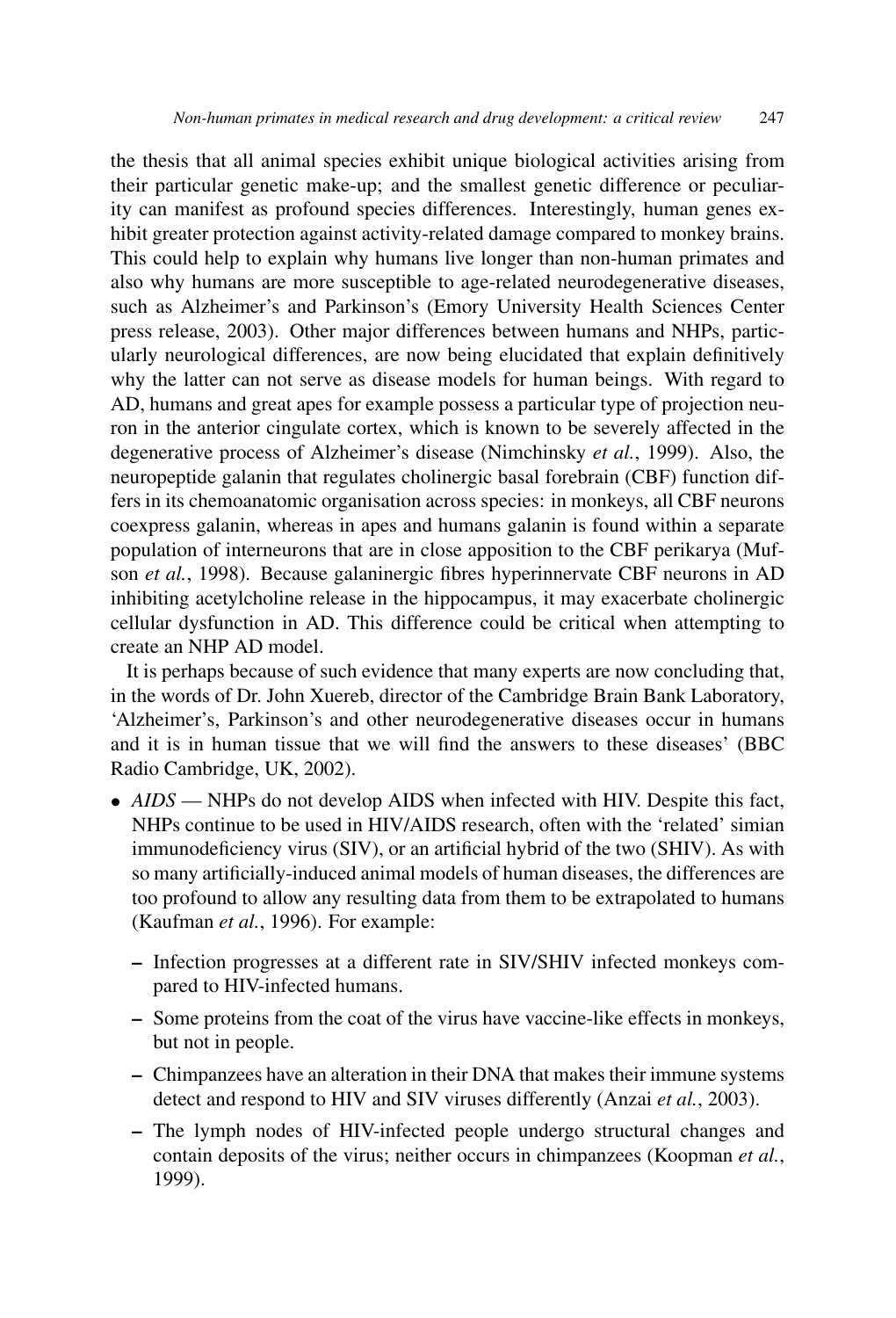- Humans and chimpanzees have different ratios of crucial blood cells called T-lymphocytes.
- There are important differences in the cellular receptors involved in the infection process (Nath et al., 2000).

Because of these and many other differences, none of 30-plus vaccines (mostly tested in NHPs) has proved safe and effective in over 70 clinical trials. Recently, the 'Aidsvax' HIV vaccine failed to protect 8000 high-risk human volunteers despite proving efficacious in chimpanzees' (Wilson, 2003). In fact, some candidate antivirals screened using *in vitro* methods have gone directly into humans with little supportive in vivo data from prior animal experiments. One of the reasons is that there is no predictive animal model for HIV infection in humans (Wyand, 1992). Some scientists have acknowledged that even chimpanzees are unlikely to prove useful as animal models for understanding the mechanism of infection or means of treatment (Stott and Almond, 1995). Dr. Thomas Insel, as director of the Yerkes Primate Centre, admitted that 15 years of work in chimps has produced little data relevant to humans (Smaglik, 1999). The US Government, following a 10-year expert review, concluded that chimpanzees are a deficient model and redirected \$10 million of funding. Dr. Bolognesi of Duke University, USA, stated 'No animal models faithfully reproduce ... HIV infection and disease in humans, and the studies of experimental vaccines in animal models . . . have yielded disparate results' (Bolognesi, 1994). In the opinion of a US-based group of researchers, 'the testing of vaccines and drugs in more animals will not be helpful if in the end these animals do not closely resemble humans. Even a vaccine that has 100% efficacy in [NHPs] ... might still be ineffective in humans. Conversely, a proficient vaccine developed in humans might never show benefit in the animal models' (Nath et al., 2000). Dr. Mark Feinberg, a leading AIDS researcher, summed it up thus: 'What good does it do you to test something [a vaccine] in a monkey? You find five or six years from now that it works in the monkey, and then you test it in humans and you realise that humans behave totally differently from monkeys, so you've wasted five years'.

In common with many other human diseases, everything we know about HIV and AIDS has been discovered without relying on animal models. Effective HIV protease-inhibitor and nucleoside-analogue drugs were conceived and developed using in vitro and in silico methods (DeVita et al., 1992; Mitsuya et al., 1985; Seelmeier et al., 1988; Soudeyns et al., 1991; Roberts et al., 1991; Vacca et al., 1994).

• Hepatitis — Hepatitis C virus (HCV) has infected hundreds of millions of people worldwide, and is a major cause of chronic liver disease. Chimpanzees have historically borne the brunt of HCV research, even though they respond to the virus very differently to humans. For example, significant and confounding differences have been reported in mother-infant transmission between humans and chimpanzees (Zanetti et al., 1995); chronic infection occurs much more frequently in humans (Major and Feinstone, 2000) humans progress to liver fibrosis and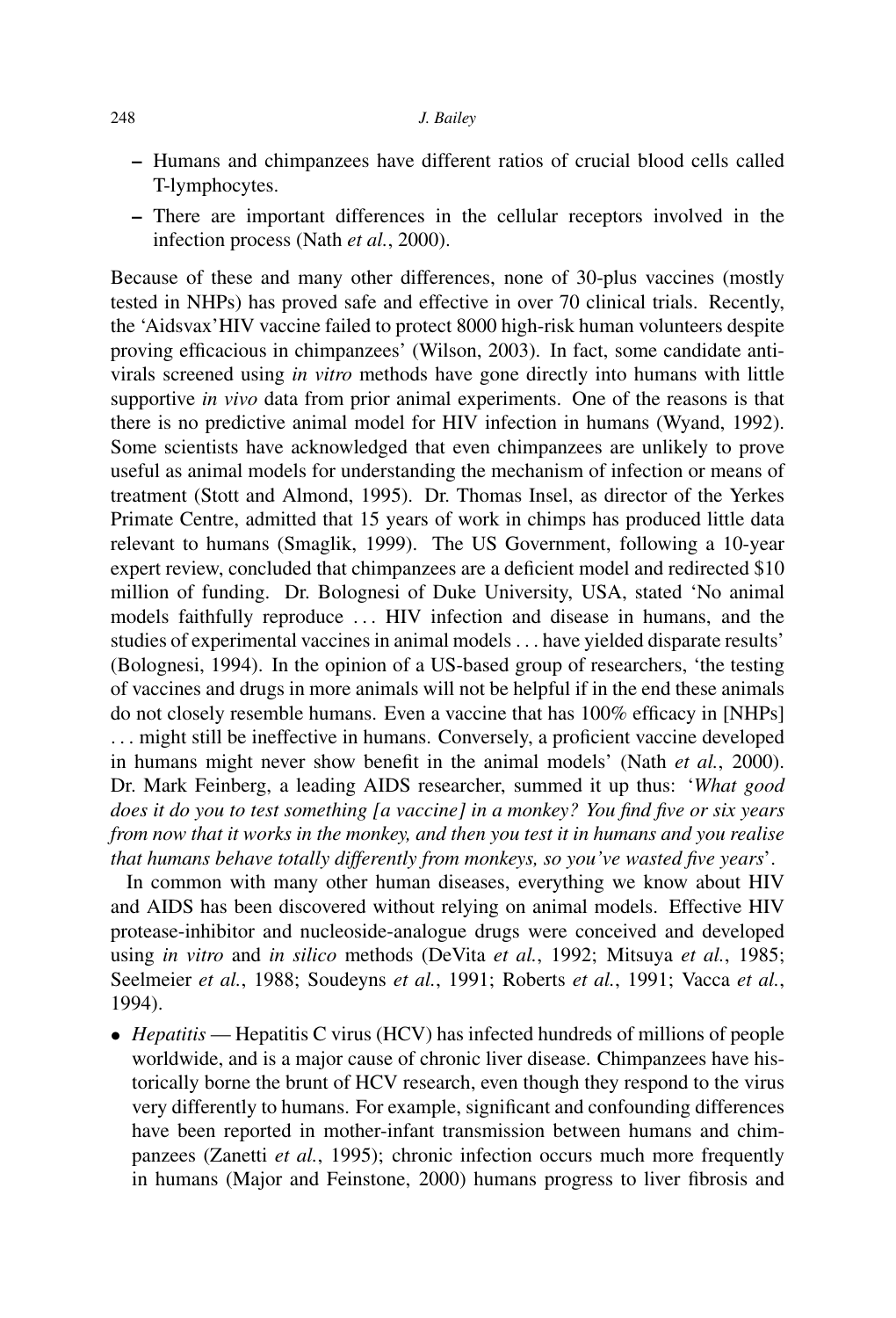cirrhosis while chimpanzees do not, and humans suffer from hepatocellular carcinoma as a result of HCV though it is very rare in chimpanzees (Lanford et al., 2001). Naturally there are some similarities (in terms of liver response, for example), though the question must be asked (as with all animal models) if these similarities are sufficient to pursue relevant research that will lead to successful treatments.

In common with NHP models of many other human infectious diseases, the contribution of NHP experiments to treatment of HCV infection, especially with regard to vaccine development and understanding the mechanisms of hepatocellular damage, has been a failure (Rosen and Martin, 2000) with most of the progress made relying on *in vitro* and clinical studies. It must be stressed again that retrospective correlations between human-based knowledge and animal models are of no value. Now, with the recent breakthrough in the development of a successful in vitro culture system for the virus (Sun et al., 2004; Zhong et al., 2005), vaccine development is likely to accelerate as it did for other viruses such as polio and measles (Gallo, 1991).

Infectious disease research in NHPs or indeed, in any animals other than humans is almost guaranteed to fail because infectious agents are highly species specific. For instance, chimpanzees are essentially immune to the human AIDS and Hepatitis B and C viruses as detailed above, plus the malaria parasite and many other pathogens to which humans are susceptible. The Handbook of Animal Models of Infection, (Rouse and Wilson, 1999) observed: 'Up to this very day, all infectious diseases affecting humans are far from having appropriate animal models and, even in those cases where such infections are possible, the symptoms observed in animals and the course of the disease are often very different from those encountered in humans'. The recent anthrax attacks in the US mail were initially not taken seriously enough because experiments on monkeys showed the bacterium not to be fatal until 8-10 000 spores are inhaled. When people died from much smaller doses it became apparent that this does not apply to humans. Dr. Albert Sabin, inventor of the polio vaccine, swore under oath before the US Congress that: '... prevention [of polio] was long delayed by the erroneous conception of the nature of the human disease based on misleading experimental models of the disease in monkeys' (Sabin, 1984).

Space precludes an appraisal of the use of NHPs in multiple sclerosis, cancer, epilepsy, brain function and behavioural research, amongst many others. For the purposes of this review, it is sufficient to state that there is a similar pattern throughout all areas of NHP research: a lack of predictivity for humans, and a confounding dataset that often contrasts with what is subsequently discovered in humans.

# THE BIOLOGICAL BASIS OF HUMAN/NHP DIFFERENCES

The differences between NHPs and human beings are clear to see, not just in the list of points made here, but of course more simplistically just by looking at individuals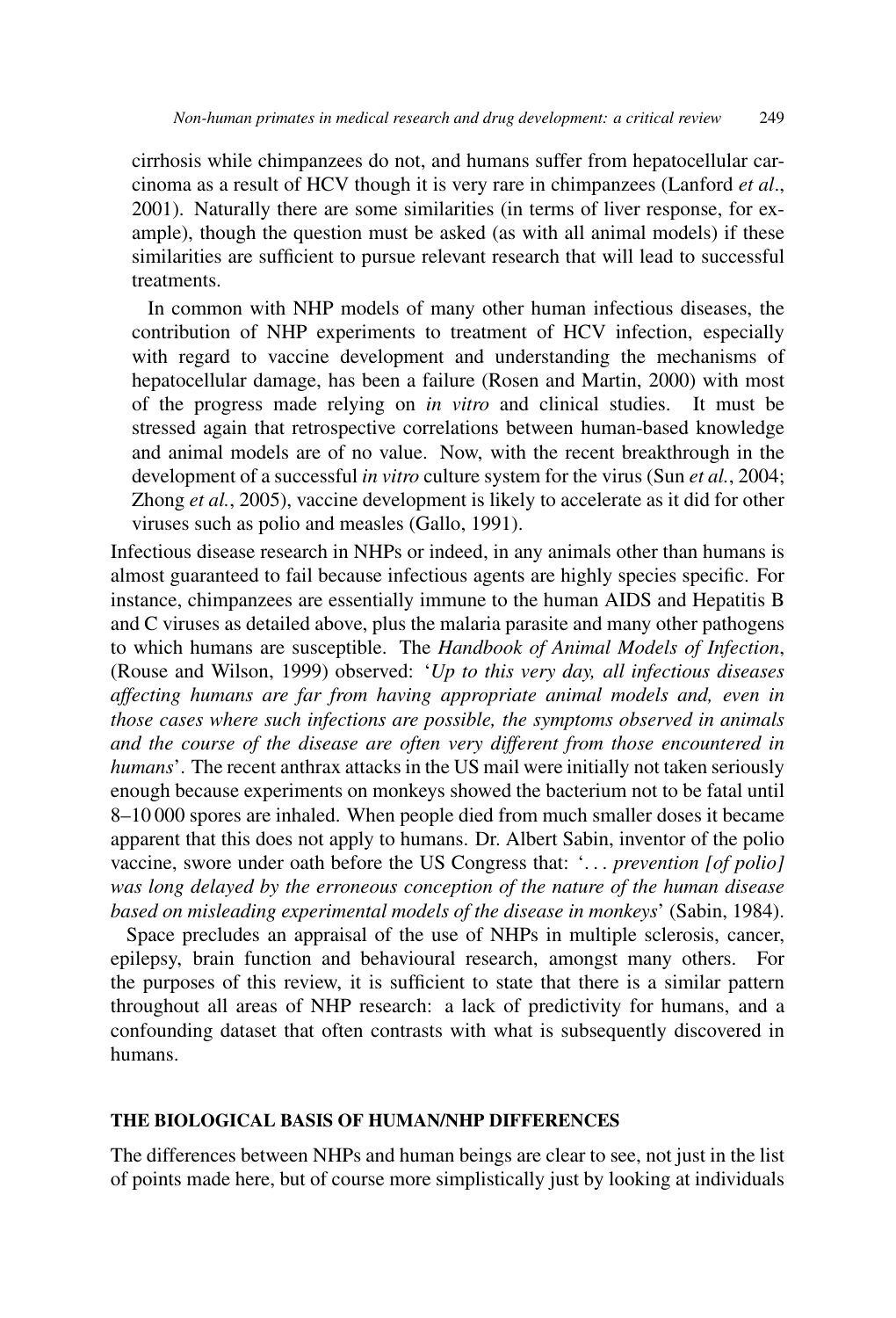from all primate species. Depending on the methods of calculation, humans are 97– 99% genetically identical to chimpanzees, our closest evolutionary relatives. Yet the physiological and biochemical differences that manifest due to this relatively small degree of genetic variation are immense (Enard et al., 2002; Hacia, 2001; Gagneux and Varki, 2001; Watanabe et al., 2004). On a superficial level we don't look alike or behave similarly; on a deeper level our biochemical differences mean that we suffer from different diseases, respond in different ways to infectious agents, have different metabolisms, and find different substances toxic. In short, an awful lot of subtle biochemical differences combine to make us very different indeed.

We are now learning why this is so, and it carries through to NHP use in biomedical research. A growing body of opinion, including many medical and scientific professionals, now believes that NHPs are just too different from human beings to serve as 'surrogate' humans in this way; they cannot be predictive of the human situation, and one cannot rely on data from NHP experiments when extrapolated to humans. NHP research can be manipulated in order to retrospectively correlate with and 'confirm' human data, but this should not be taken as evidence of its worth. The scientific and medical community at large can no longer ignore such a substantial body of information: when *extrapolated* to humans, NHP research has caused untold amounts of harm, a fraction of which is detailed here; directly by causing human suffering and death, and indirectly by delaying medical progress and diverting research funds from more appropriate methodology.

Those small genetic differences between us explain why this is the case. Some of these differences lie within the structural genes, in which small differences can completely change a gene's function and ability to do its job. Most of the differences, however, are now known to lie within the regulatory regions of our DNA; particular genes and sections of DNA that are involved in turning other genes 'on' and 'off' and modifying how their products do their jobs and interact with one another, in response to a variety of signals and stimuli. These can act highly promiscuously, and exert 'avalanche' effects upon hundreds of other genes. A small difference, therefore, can have far-reaching and extreme effects. For example, striking differences have been found in the levels of gene expression between humans and chimps in the brain and liver (Ruvolo, 2004).

#### THE WAY FORWARD

Many scientific techniques and methodologies are more relevant to human medicine and more predictive and reliable for human beings than NHP-oriented research, and are directly responsible for the great strides we are now making towards treating and curing the most widespread and debilitating human diseases. Batteries of humanbased tests provide reliable and relevant information on which to base further research and to speed the translation of research to the bedside.

These technologies include microarrays and other DNA technologies; proteomics and metabolomics; mathematical and computer modelling; epidemiology; human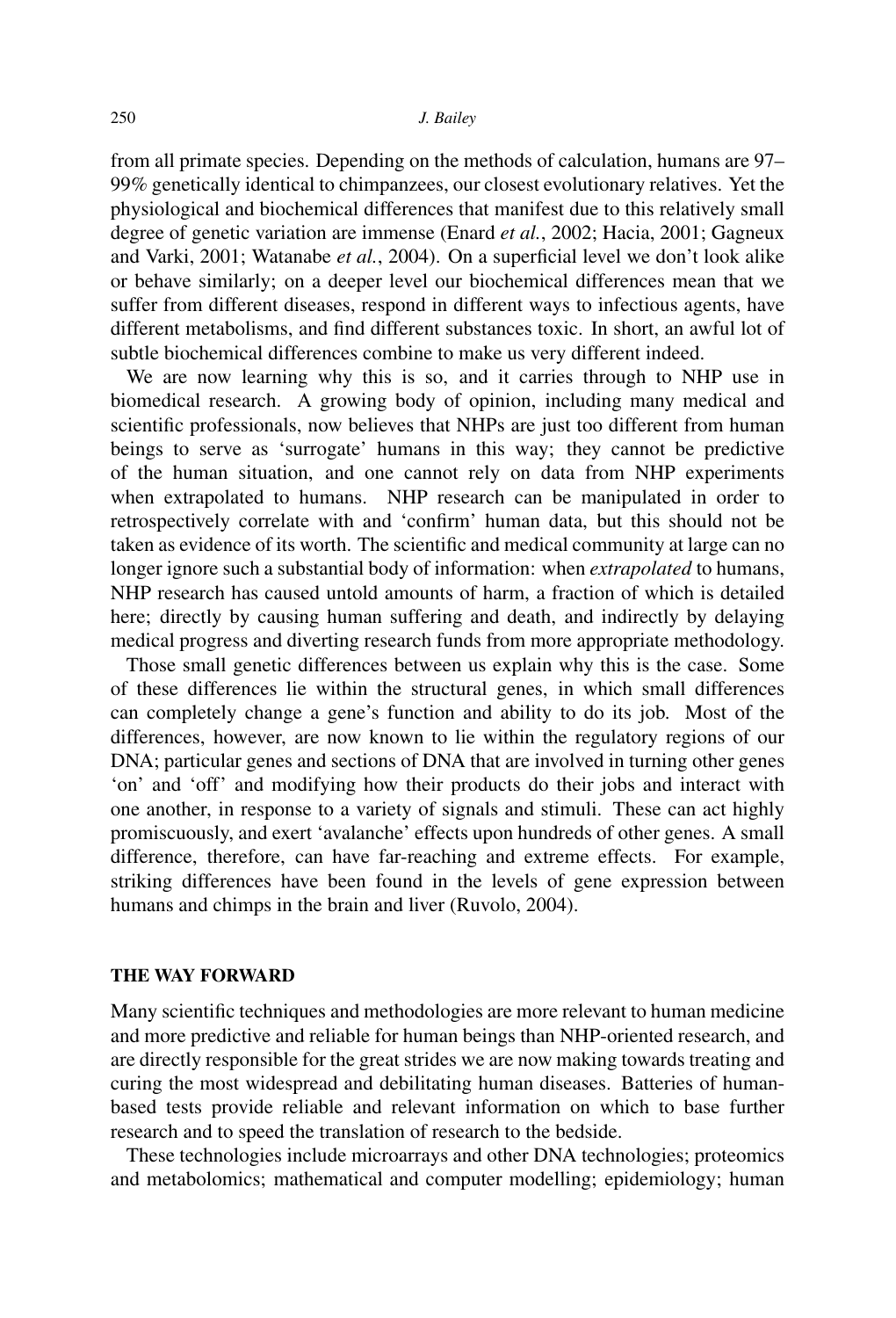clinical research; myriad in vitro molecular biological techniques; microfluidics devices harbouring many types of human cells in an almost 'natural' environment and interacting with one another; and many more. Studies of brain function and neurological disorders account for much NHP research, yet the most dramatic differences between us and other primates are in the brain. Human brains can now be studied non-invasively using a huge array of imaging techniques such as positron emission tomography (PET), magnetoencephalography (MEG), magnetic resonance imaging (MRI) and functional magnetic resonance imaging (fMRI), transcranial magnetic stimulation (TMS), EROS (event-related optical signals), VBM (voxel-based morphometric analysis) and single photon emission computed tomography (SPECT). These enable the conscious brain to be observed while engaged in a variety of cognitive tasks (e.g. talking, singing, reading, and writing) of which NHPs are not even capable. Subtleties such as musical ability and memory skills can be identified, highlighting the redundancy of knowledge to be gained from NHPs. The Academy of Life Sciences at Aston University is an example of progress to be gained from multidisciplinary human clinical research.

Perhaps the most exciting technology with regard to drug development is 'microdosing', in which nanogram doses of new drugs are traced through the human body. Employed as 'Phase 0' clinical trials, microdosing provides extensive information about a drug's pharmacokinetic properties in a human environment and has already been endorsed by the FDA (April 2005) and the European Agency for the Evaluation of Medicinal Products (January 2003). The APC recommended that the use of microdosing in place of NHPs should be encouraged. Several companies exist whose mission is to develop and/or test drugs in an exclusively human context, such as Pharmagene, who observe; 'no animal species is sufficiently similar to man to act as a wholly reliable surrogate. Indeed there is extensive evidence that the use of animal (non-human) tissue can result in the generation of potentially misleading information' and Biopta, whose rationale is 'proof of concept in man'.

## **TIME FOR OBJECTIVITY**

The limitations of nonhuman primate research and the risk of excessive faith in its results have not yet been widely appreciated by many. For a variety of political reasons, few scientists openly question whether primate models are a reliable research method. One of the main obstacles to open discussion and debate is that researchers, threatened by those who oppose their modus operandi, believe that best strategy is to defend *all* animal research regardless of its actual value (Gluck and Kubacki, 1991; Wiebers et al., 1994) and to discourage and actively suppress criticism from within their ranks (Arluke, 1994; Dunayer, 1993; Kaufman, 1994, 1991).

For the benefit of human medical progress, it is surely time for objectivity, transparency and honesty in the assessment of NHP models and their contribution to medical science. Only by ensuring this can we be confident that we are utilizing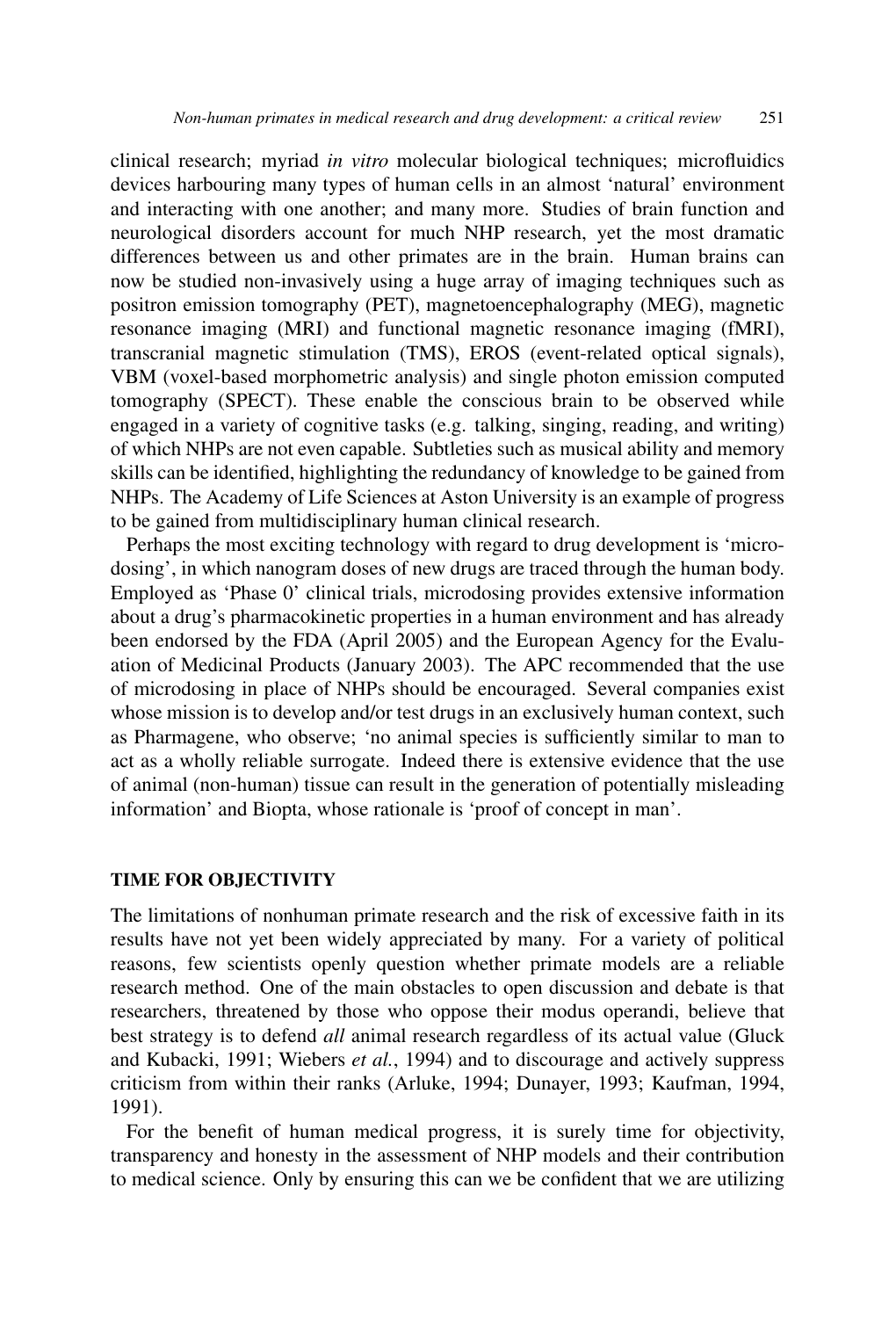scientific technology to the full, performing the best translational research possible, and making real progress towards the relief of human suffering and disease.

### **REFERENCES**

- Animal Procedures Committee (2002). The use of primates under the Animals (Scientific Procedures) Act (1986). Analysis of current trends with particular reference to regulatory toxicology.
- Anzai, T., et al. (2003). Comparative sequencing of human and chimpanzee MHC class I regions unveils insertions/deletions as the major path to genomic divergence, Proc. Natl. Acad. Sci. USA 100, 7708-7713.
- Arluke, A. (1994). The ethical socialization of animal researchers, *Lab. Animals* (June), 30–35.
- Bailey, J., Knight, A. and Balcombe, J. (2005). The future of teratology research is in vitro, Biogenic Amines 19, 97-145.
- Benabid, A. L., Pollak, P., Louveau, A., Henry, S. and de Rougemont, J. (1987). Combined (thalamotomy and stimulation) stereotactic surgery of the VIM thalamic nucleus for bilateral Parkinson disease, Appl. Neurophysiol. 50, 344-346.
- Benabid, A. L., Pollak, P., Hommel, M., Gaio, J. M., de Rougemont, J. and Perret, J. (1989). Treatment of Parkinson tremor by chronic stimulation of the ventral intermediate nucleus of the thalamus, Rev. Neurol. (Paris) 145, 320–323 (in French).

Bolognesi, D. P. (1994). A live-virus AIDS vaccine? J. NIH Res. 6, 59-62.

- Boyd Group Papers (2002). The Use of Non-Human Primates in Research and Testing, http://www. boyd-group.demon.co.uk.
- Brimblecombe, R. (1981). In: Risk-Benefit Analysis in Drug Research, Proceedings of an International Symposium Held at the University of Kent at Canterbury, England, 1980, Cavalla, J. F. (Ed.), p. 153. Society for Drug Research, Great Britain.
- British Association for Tissue Banking website: http://www.batb.org.uk/
- Caldwell, J. (1992). Species differences in metabolism and their toxicological significance, *Toxicol*. Lett. 64, 106.
- Carson, S., Scheimbe, J., Mackars, A. and Vogin, E. E. (1971). Continuing toxicologic reassessment of isoprenaline aerosols, *Pharmacologist* 13, 272.
- Chiba, M., et al. (2000). Comparative in vitro metabolism of indinavir in primates  $-$  a unique stereoselective hydroxylation in monkeys, Xenobiotica 30, 117-129.
- Conner, J. M. and Tuszynski, M. H. (2000), in: Central Nervous System Diseases: Innovative Animal *Models from Lab to Clinic*, Emerich, D. F., Dean III, R. L. and Sanberg, P. R. (Eds), p. 66. Humana Press, Totowa, New Jersey, USA.
- DeVita, V. T. Jr., Hellman, S. and Rosenberg, S. A. (1992). AIDS Etiology, Diagnosis, Treatment, and Prevention, 3rd ed. J. B. Lippincott, Philadelphia, USA.
- Druker, B. J. and Lydon, N. B. (2000). Lessons learned from the development of an Abl tyrosine kinase inhibitor for chronic myelogenous leukaemia, J. Clin. Invest. 105, 3-7.
- Druker, B. J., Tamura, S., Buchdunger, E., et al. (1996). Effects of a selective inhibitor of the Abl tyrosine kinase on the growth of Bcr-Abl positive cells, *Nature Med.* 2, 561–566.
- Dunayer, J. (2005). Censored: Faculty who oppose vivisection, Z Magazine (April) 57–60, www.zmag.org
- Eason, C. T., et al. (1987). The effect of amrinone on platelets cause and significance, *Human* Toxicol. 6, 436.
- Eason, C. T., et al. (1990). The importance of pharmacokinetic and receptor studies in drug safety evaluation, Regulat. Toxicol. Pharmacol. 11, 288-307.
- Emory University Health Sciences Center press release, 13 October 2003.
- Enard, W., Khaitovich, P. and Klose, J., et al. (2002). Intra- and interspecific variation in primate gene expression patterns, Science 296, 340-343.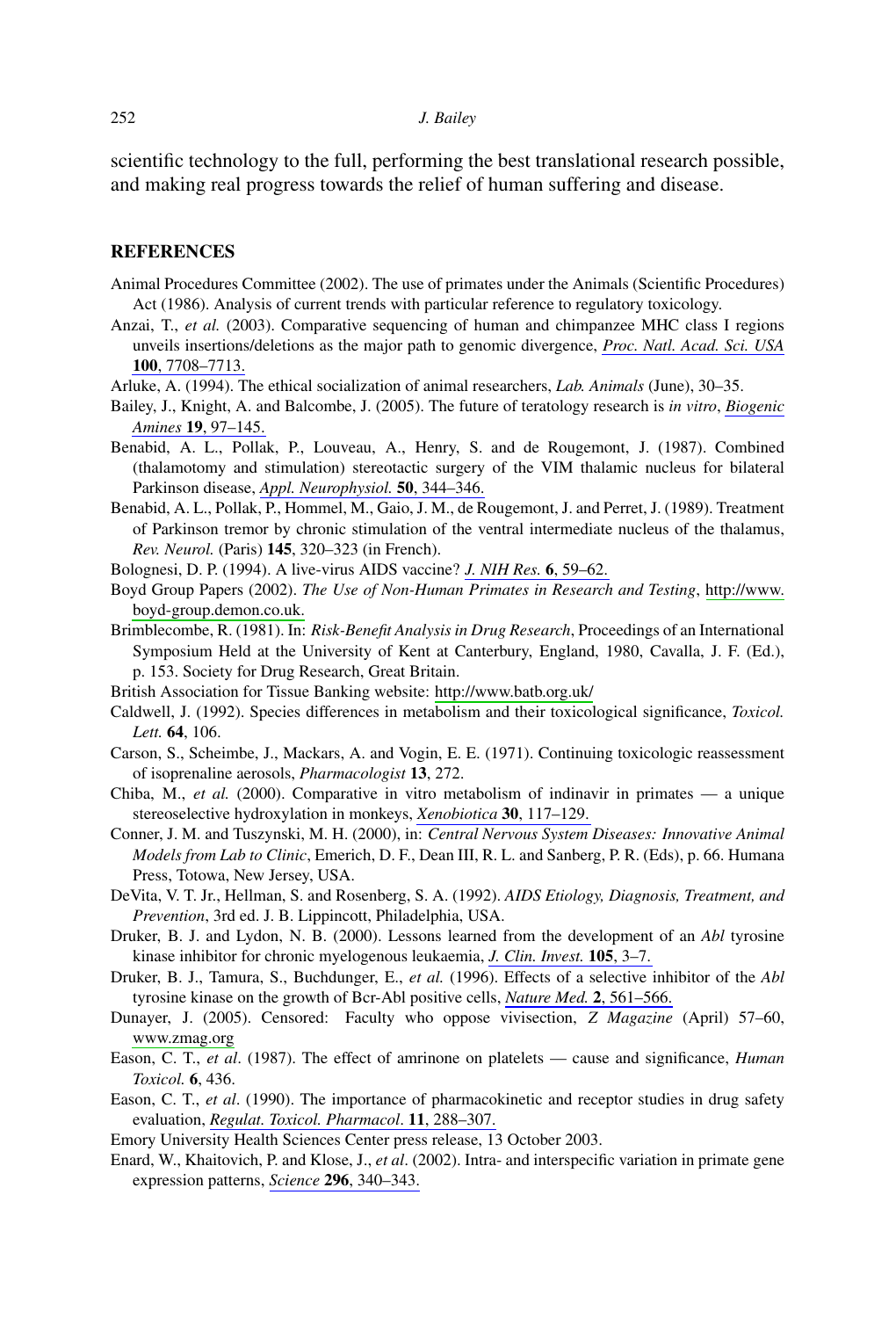- European Agency for the Evaluation of Medicinal Products (EMEA) (2003). Position paper on nonclinical safety studies to support clinical trials with a single microdose. CPMP/SWP/2599/02.
- Gagneux, P. and Varki, A. (2001). Genetic differences between humans and great apes, Molecular Phylogenetics and Evolution 18, 2-13.
- Gallo, R. (1991). Virus Hunting. Basic Books, Harper Collins, London.
- Geissler, J. F., Roesel, J. L., Meyer, T., et al. (1992). Benzopyranones and benzothiopyranones: a class of tyrosine protein kinase inhibitors with selectivity for the v-abl kinase, Cancer Research 52, 4492-4498.
- Gluck, J. P. and Kubacki, S. R. (1991). Animals in biomedical research: the undermining effect of the rhetoric of the besieged, *Ethics and Behavior* 1, 157–173.
- Gray, S. (2003). Breast cancer and hormone-replacement therapy: The Million Women Study, Lancet 362, 1332.
- Greaves, P., Williams, A. and Eve, M. (2004). First dose of potential new medicines to humans: how animals help, Nature Reviews Drug Discovery 3, 226-236.
- Guela, C., Wu, C.-K., Saroff, D., Lorenzo, A., Yuan, M. and Yankner, B. A. (1998). Nature Medicine 4, 827-831.
- Hacia, J. G. (2001). Genome of the apes, *Trends in Genetics* 17, 637–645.
- Hantraye, P. (1998). Modeling dopamine system dysfunction in experimental animals, *Nuclear Med.* Biol. 25, 721-728.
- Harding, A. (2004). More compounds failing phase I. FDA chief warns that high drug attrition rate is pushing up the cost of drug development, The Scientist (6 August).
- Heywood, R. (1990). Clinical toxicity could it have been predicted? In: Animal Toxicity Studies: Their Relevance for Man, Lumley, C. E. and Walker, S. R. (Eds), pp. 57–67. Quay, Lancaster, UK.
- Hodgson, J. (2001). ADMET turning chemicals into drugs, Nature Biotechnol. 19, 722-726.
- Home Office Primates Stakeholder Forum (2004): Rapporteur's Report. Website: http://www. homeoffice.gov.uk/docs4/apc\_non\_human\_primates.pdf
- House of Lords Select Committee on Animals in Scientific Procedures (2002). HL150-I, 16 July.
- Huang, J., et al. (2000). A modified transorbital baboon model of reperfused stroke, Stroke 31, 3054– 3063
- Kaufman, S. R. (1991). UR researchers refused to debate, Democrat and Chronicle, Rochester, NY, July 19.
- Kaufman, S. R. (1994). Animal protection and medical science [letter], Lancet 343, 1574.
- Kaufman, S. R., Cohen, M. J. and Simmons, S. (1996). In: Shortcomings of AIDS-Related Animal Experimentation. Medical Research Modernization Committee, New York [www.mrmcmed.org/aids.html].
- Koopman, G., et al. (1999). The relative resistance of HIV type 1-infected chimpanzees to AIDS correlates with the maintenance of follicular architecture and the absence of infiltration by CD8+ cytotoxic T lymphocytes, AIDS Res. Hum. Retroviruses 15, 365-373.
- Lanford, R. E., Bigger, C., Bassett, S. and Kimpel, G. (2001). The chimpanzee model of hepatitis C virus infections, ILAR Journal 42, 117-126.
- Lazarou, J., Pomeranz, B. H. and Corey, P. N. (1998). Incidence of adverse drug reactions in hospitalized patients: A meta-analysis of prospective studies, *J. Amer. Med. Assocn.* 279, 1200– 1205.
- Lindholm, D. (1997). Models to study the role of neurotrophic factors in neurodegeneration, J. Neural Transm. Suppl. 49, 33-42.
- Lumley, C. E. and Walker, S. R. (1990). In: Animal Toxicity Studies: Their Relevance for Man, p. 73. Ouay, Lancaster, UK.
- Lydon, N. B., Adams, B., Poschet, J. F., et al. (1990). An E. coli expression system for the rapid purification and characterization of a *v-abl* tyrosine protein kinase, *Oncogene Research* 5, 161– 173.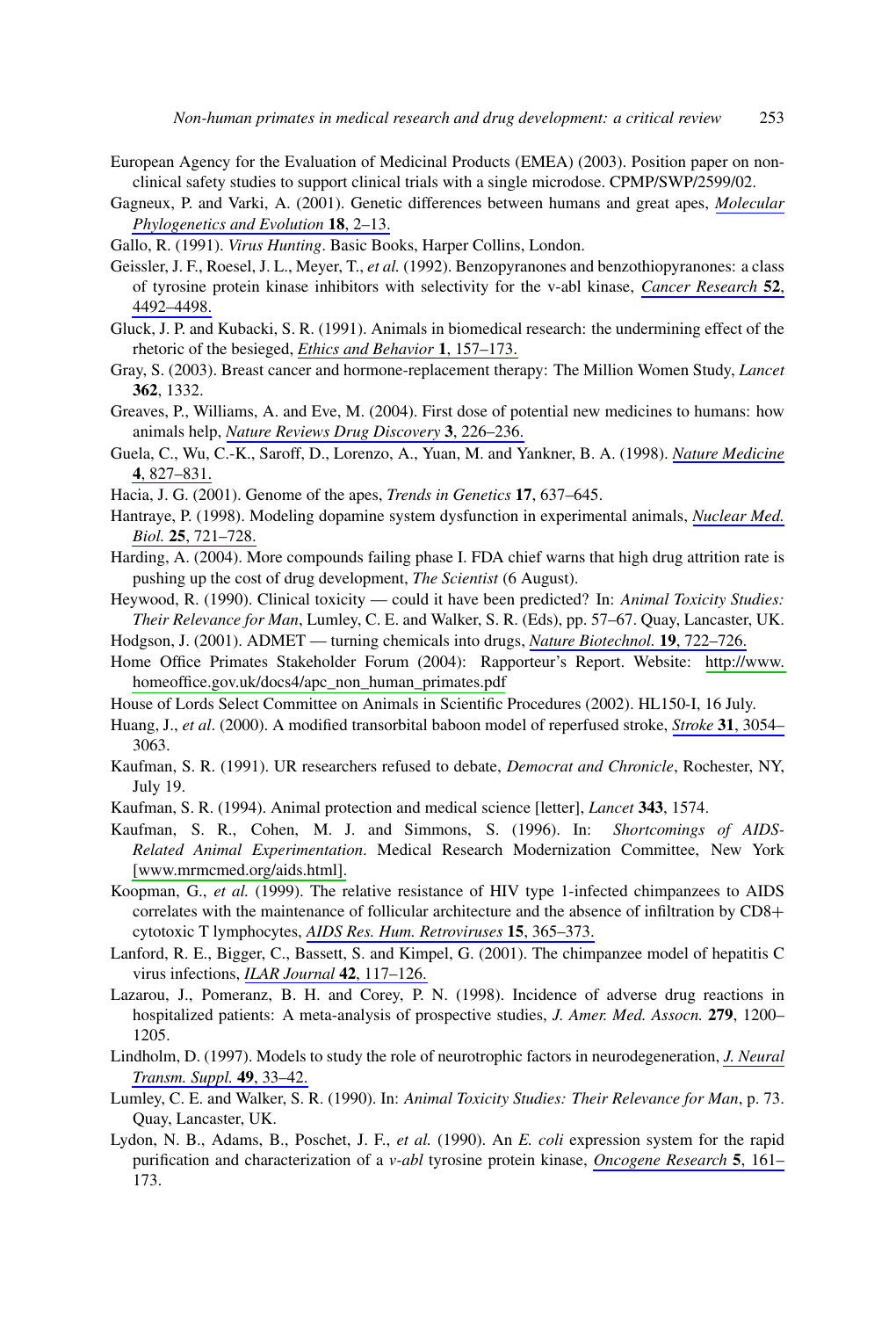- Maior, M. E. and Feinstone, S. M. (2000). Characteristics of hepatitic C infectious clones in chimpanzees, Curr. Topics Microbiol. Immunol. 242, 279-298.
- Mann, R. D. (1984), Modern Drug Use: An Enquiry on Historical Principles. MTP Press, Lancaster, UK.
- Marshall, E. (2000). Gene thereapy on trial, Science 288, 951-957.
- Mitsuya, H., Weinhold, K. J., Furman, P. A., et al. (1985). 3'-Azido-3'deoxythymidine (BW A509U): an antiviral agent that inhibits the infectivity and cytopathic effect of human T-lymphotropic virus type III/lymphadenopathy-associated virus in vitro, Proc. Natl Acad. Sci. USA 82, 7096-7100.
- Mufson, E. J., Kahl, U., Bowser, R., Mash, D. C., Kordower, J. H. and Deecher, D. C. (1998). Galanin expression within the basal forebrain in Alzheimer's disease. Comments on therapeutic potential, Ann. N Y Acad. Sci. 863, 291-304.
- Nath, B. M., et al. (2000). The chimpanzee and other non-human-primate models in HIV-1 vaccine research, Trends Microbiol. 8, 426-431.
- Neff, S. (1989). Clinical relevance of stroke models, Stroke 20, 699–701.
- NHP Study website: http://www.nhpstudy.com/call\_for\_evidence.pdf
- Nimchinsky, E. A., Gilissen, E., Allman, J. M., Perl, D. P., Erwin, J. M. and Hof, P. R. (1999). A neuronal morphologic type unique to humans and great apes, *Proc. Natl Acad. Sci. USA* 96, 5268– 5273.
- Nuffield Council on Bioethics (2005). The Ethics of Research Involving Animals, http://www. nuffieldbioethics.org.
- Olson, H., et al. (2000). Concordance of the toxicity of pharmaceuticals in humans and animals, Regul. Toxicol. Pharmacol. 32, 56-67.
- Palfreyman, M. G., Charles, V. and Blander, J. (2002). The importance of using human-based models in gene and drug discovery, Drug Discovery World, 33–40, [Personal communication from professional statistician].
- Pharmagene website: http://www.pharmagene.com/ (Active programmes).
- Roberts, N. A., Martin, J. A., Kinchington, D., et al. (1990). Rational design of peptide-based HIV proteinase inhibitors, Science 248, 358-361.
- Rosenk, H. R. and Martin, P. (2000). Hepatitis B and C in the liver transplant recipient, Seminars Liver Dis. 20, 465-480.
- Rouse, M. S. and Wilson, W. R. (1999). General methodologies for animal models, in: *Handbook of* Animal Models of Infection, p. 9. Academic Press.
- Ruvolo, M. (2004). Comparative primate genomics: the year of the chimpanzee, Curr. Opin. Genet. Dev. 14, 650-656.
- Sabin, A. (1984). Statement before the Subcommittee on Hospitals and Health Care, Committee on Veterans Affairs, House of Representatives, April 26, serial no. 98-48.
- Schardein, J. L. (1993). Chemically Induced Birth Defects, 2nd edn. Marcel Dekker, New York.
- Schein, P. S., Davis, R. D., Carter, S., Newman, J., Schein, D. R. and Rall, D. P. (1970). The evaluation of anticancer drugs in dogs and monkeys for the prediction of qualitative toxicities in man, *Clin.* Pharmacol. Ther. 11, 3-40.
- Seelmeier, S., et al. (1988). Human immunodeficiency virus has an aspartic-type protease that can be inhibited by pepstatin A, Proc. Natl Acad. Sci, USA 85, 6612–6616.
- Sibal, L. R. and Samson, K. J. (2001). Nonhuman primates: A critical role in current disease research, ILAR Journal 42, 74-84.
- Smaglik, P. (1999). AIDS vaccine researchers turn from chimps to monkeys, *The Scientist* 13, 7, August 16th.
- Smith, D., Trennery, P., Farningham, D. and Klapwijk, J. (2001). The selection of marmoset monkeys, Callithrix jacchus, in pharmaceutical toxicology, Laboratory Animals 35, 117-130.
- Snowdon, D. A., Greiner, L. H., Mortimer, J. A., Riley, K. P., Greiner, P. A. and Markesbery, W. R. (1997). Brain infarction and the clinical expression of Alzheimer disease. The Nun Study, J. Amer. Med. Assocn. 277, 813-817.